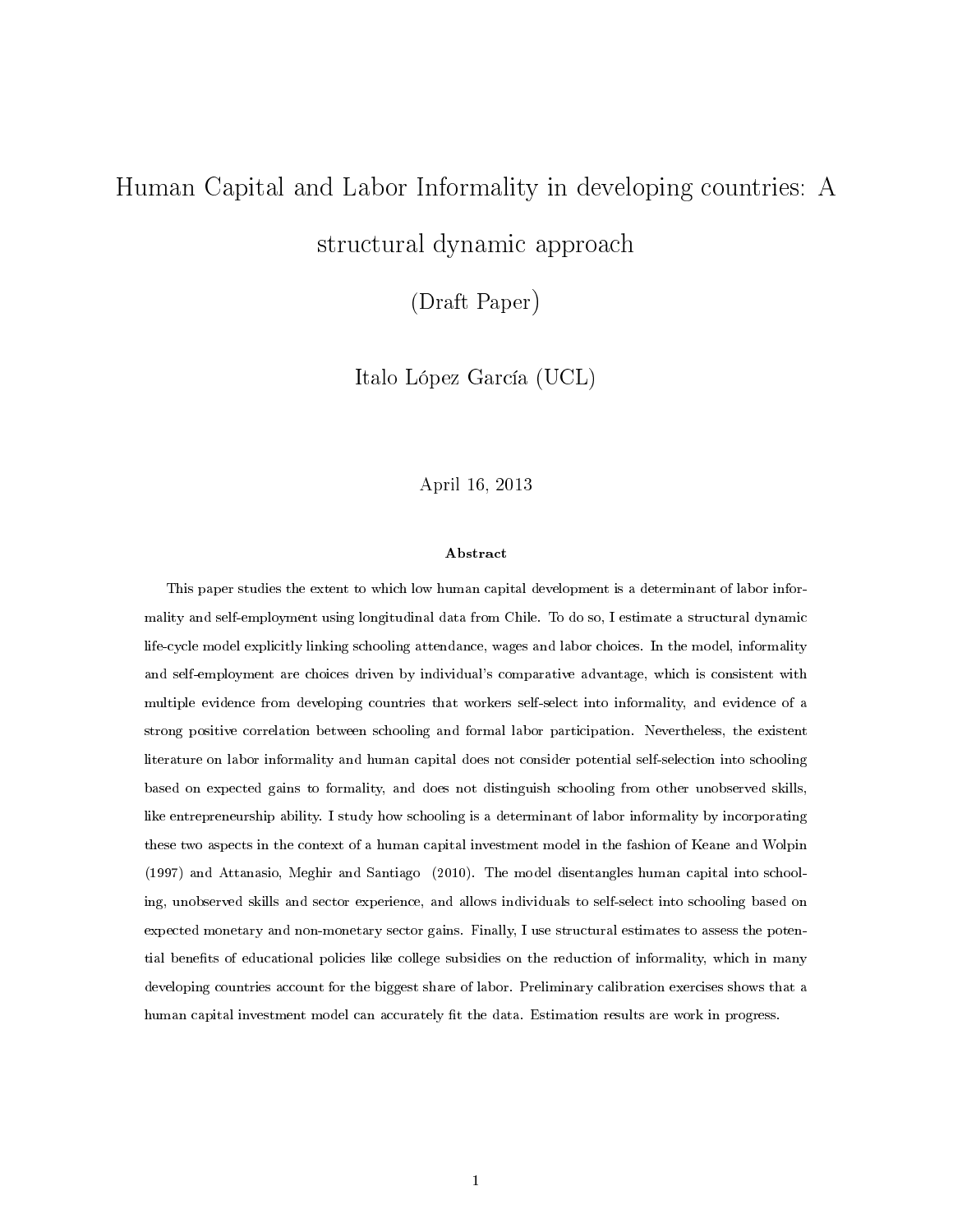# 1 Introduction

The phenomenon of informal labor markets in developing economies has been one of the main concerns for economists and policy-makers for the past decade. According to Gasparini, L. and L. Tornarolli (2007), nearly 40% of the labor force is informal in the case of Latin America, going from lower bounds of 25% in the case of Chile or Uruguay to upper bounds of 60% in the cases of Peru or Colombia. According to Levy (2008) and Meghir, Narita and Robin (2012), the informal sector comprises firms evading taxes and costly labor regulations who hire workers without a contract, are not covered by the social security, have precarious jobs and do not have access to labor benets. The informal sector often comprises small-scale, self-nanced and unskilled labor intensive economic activities, and informal workers tend to be younger, less skilled, and earn less than their counterparts in the formal sector (Thomas (1992); Maloney (1999)). Nonetheless, the study of informality in developing countries is rare. In particular, little has been said about the role of human capital development driving informal labor participation. In the words of the ILO(2004)<sup>1</sup>, "informality is itself a trap for unskilled workers, perpetuating a vicious circle of limited human capital and low pay, resulting in low productivity and high income inequality". An interesting question is to study the extent to which low human capital development is an impediment to reduce labor informality and whether educational policies might have an impact on informal participation.

In this paper, I attempt to answer this question by employing a human capital investment model in a dynamic context as a potential vehicle for explaining observed patterns of schooling, labor informality and self-employment, using longitudinal data from Chile. Up to the extent the model is able to replicate lifecycle patterns of schooling, informality and wages, it provides a good understanding of how human capital development determines the informality choice and allows the assessment of the effect of schooling policies like college subsidies on the size of the informal sector. In the model, I distinguish informality from self-employment because there is not full match between them. Furthermore, there is a wide rage of heterogeneity in skills within the formal and the informal. The formal self-employed show significantly higher education and wage profiles than the formal employees, which in turn are more skilled and earn more than the informal. These differences might be due to the interaction between schooling and entrepreneurship abilities. Arbex, Galvao and Gomes (2010) find in Brazilian data that there is a wage premium in the informal sector for high skilled workers, Thus, I open the labor market into four sectors: formal employees, formal self-employed, informal employees and informal self-employed, allowing human capital factors to be linked to them in different ways.

Why do we care so much about informality? Some papers study the relevance of informality for the economy and welfare. For example some authors see informality as an engine of economic growth, allowing firms to operate in less regulated labor markets with lower wages and regulatory costs. Others consider that informality

 $11$ ILO, 2004. "Chile: Trabajo decente y Calidad de Vida Familiar, 1990-2000"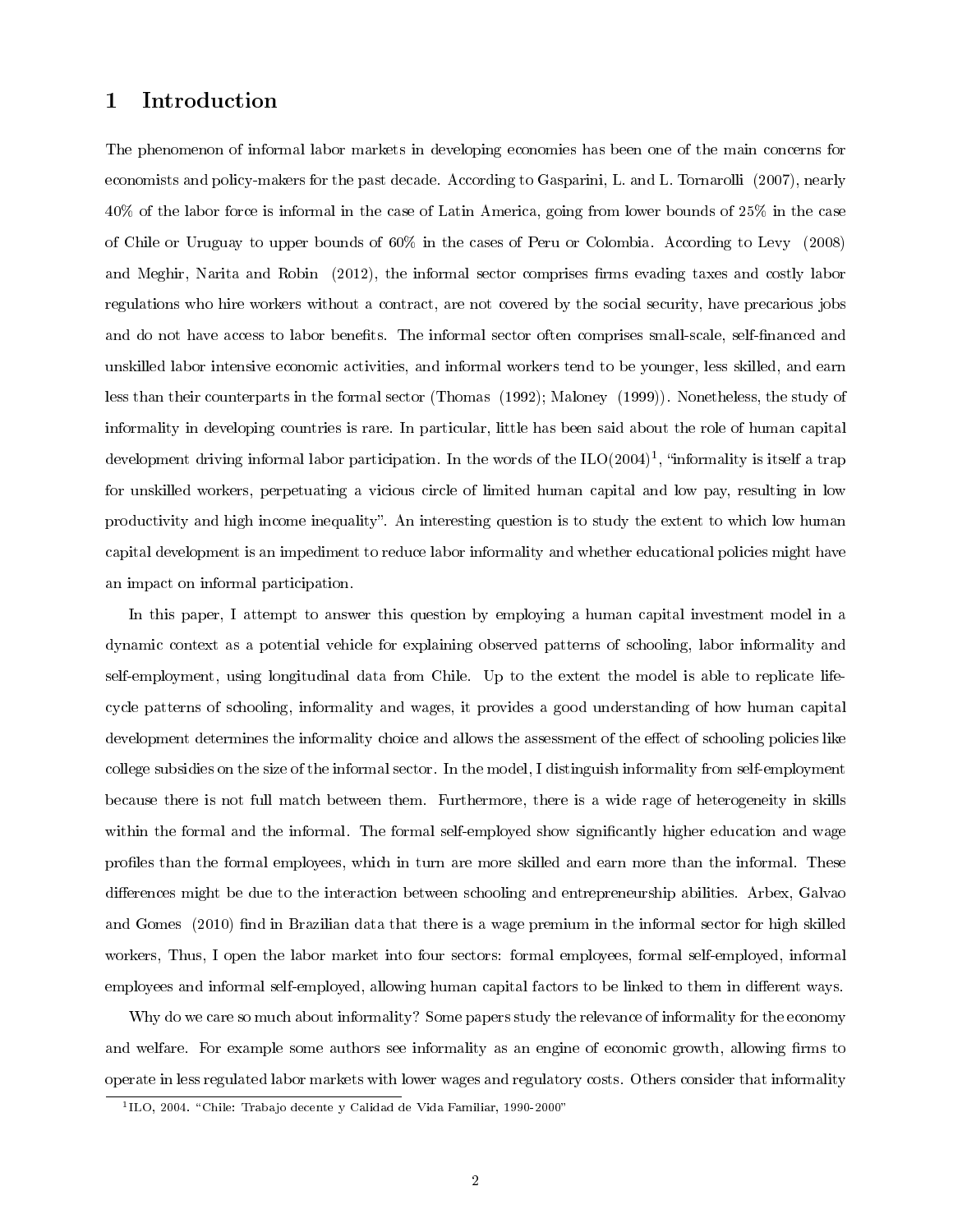has negative effects on productivity. Levy (2008) argues that in order to avoid costly labor regulations and contributions, firms operate in suboptimal combinations of capital and labor given the available technology, losing the possibility to achieve economies of scale, access to credits, or risk insurance. Since labor and capital are miss-allocated, similar workers are less productive in the informal sector and are paid lower wages as firms pay a marginal productivity of labor equated to lower expected labor costs. They also lose training opportunities and access to credit, limiting their optimal consumption/saving decision. Informality might also have negative effects in welfare. Maloney et al. (2007) note that salaried and non-salaried informal workers and the unregistered self-employed are not socially protected against health or disability risks, employment shocks, or the risk of having a small pension after retirement.

In this paper, I do not discuss whether informality is good or bad for the economy or welfare. Instead, I attempt to undercover the social factors driving informality, in particular low Human Capital development. To the extent that higher schooling attendance reduce informal participation, there is an important scope for the role of schooling policies shaping more efficient labor markets. Furthermore, I place my work on the competitive markets view to informality (Heckman and Pagés (2004), Magnac (1991), Maloney (1999),Levy (2008)). Labor markets are competitive and the worker chooses to be formal or informal according to their comparative advantage. Given the dynamic nature of choices, forward looking workers self-select into schooling and into informality and self-employment based on expected rewards, which are determined by formal schooling and experience, but also by sector-specific unobserved skills. This is consistent with wage premium in the informal sector in Brazil (Meghir, Narita and Robin (2012);Arbex, Galvao and Gomes (2010)). The relevant outcomes of the estimation process are the sector-specific returns to human capital and preference parameters regarding schooling and sector choices, which along with data on policy variables like tuition fees, can be used for policy simulations.

I contribute to the literature on human capital and labor informality in several aspects. First, I estimate a dynamic extended Roy Model (Roy, 1951) treating the schooling decision as endogenous (Rosen and Willis (1979)) in a dynamic context. Previous studies have estimated the impact of schooling on informality in Latin America. Arbex, Galvao and Gomes (2010) estimate heterogeneous returns to education in the informal sector predicting that schooling is endogenous and its effect on earnings is heterogeneous, reflecting unobservable ability components. Nonetheless, their approach does not consider dynamic effects and they do not analyze separately informality from self-employment. Contreras, de Mello and Puentes (2008) use cross-section analysis in biprobit models to study self-selection into formality, but they take schooling as exogenous. Second, I explicitly estimate returns to ability varying across the four sectors modeling unobserved types in the fashion of Heckman and Singer (1984). If unobserved ability is not accounted for, the causal impact of schooling on informality and will be overstated. Obtaining unbiased sector-returns to schooling is determinant to assess the effect of schooling policies on the size of the informal sector. And finally, differentiating informality from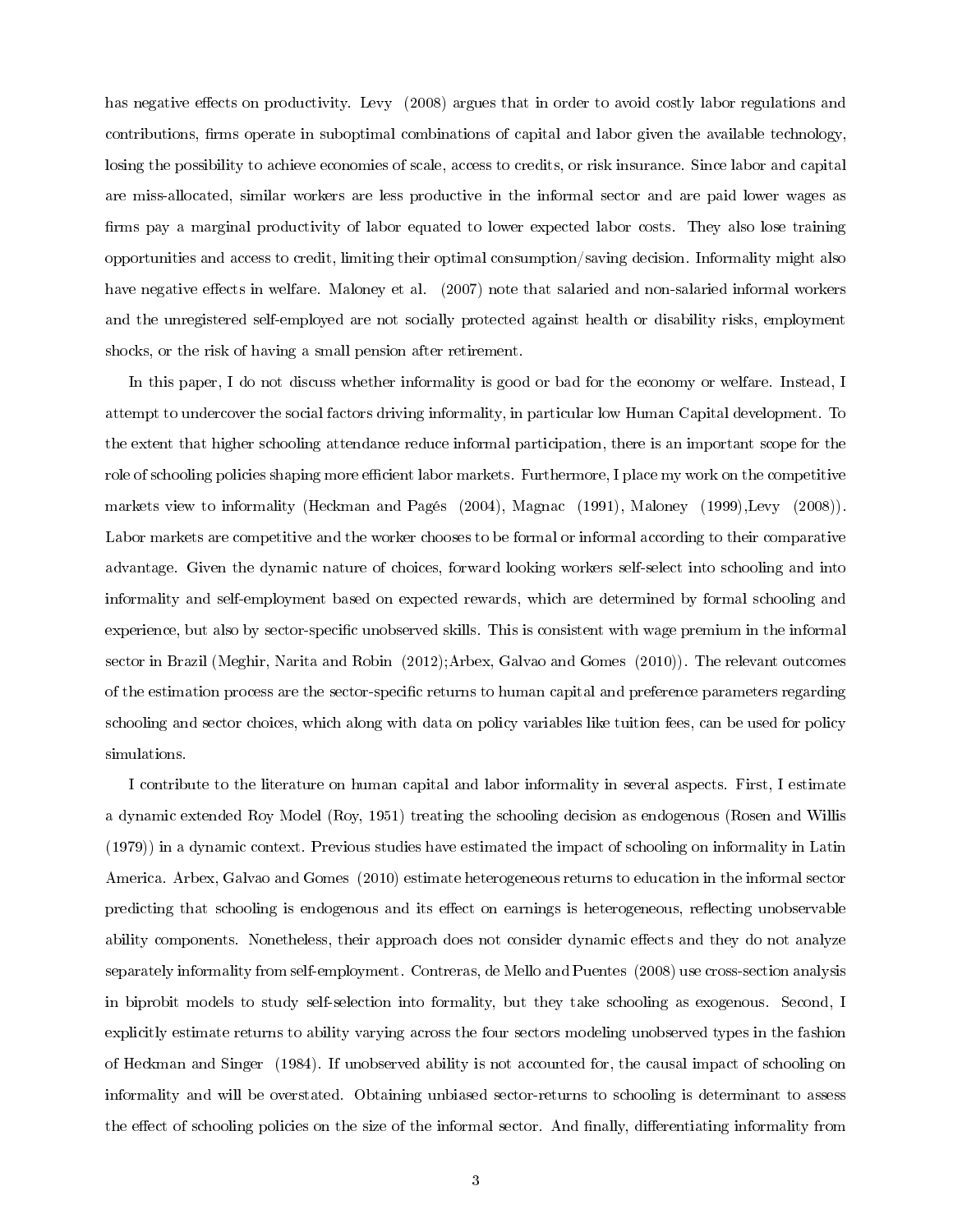self-employment can explain an u-shaped life-cycle profile for informality rates despite the fact that informality is decreasing for both the self-employed and salaried employees. The reason is a compositional effect: selfemployment rates are sharply increasing over the life-cycle.

# 2 A theoretical approach to informality

The traditional view to labor informality was proposed by Harris and Todaro (1970) and the ILO (1972)<sup>2</sup>. In their view, informality is a consequence of barriers to entry to the formal sector caused by binding minimum wages, which segment the market and create the so called "good jobs". Informal jobs belong to a "residual" sector, composed by workers who are "queuing" for a formal job. This implies that identical workers have a larger utility in the formal sector, where they are paid larger-than-equilibrium wages, and that there is no mobility from the formal to the informal sector. Most of the evidence has rejected this view. Heckman and Pagés (2004) find that in most Latin American countries with high levels of informality, minimum wages are not binding, Chile included. Magnac (1991) finds no evidence of market segmentation using data from Colombia. Levy (2008) argues that if the labor market were distorted in favor of a formal sector, simple policies based on transfers to the informal sector would be enough to offset them. But while transfers to the poor have increased in the last decade through social protection programs, informality rates have not decreased.

A second view, proposed by Maloney (1999), Maloney et al. (2007), and Heckman and Pagés (2004) see labor markets fully or weakly competitive with no barriers to mobility. Informality arises as a result of small and middle size firms and the self-employed escaping from rigid labor regulations or burdensome tax system. Firms and workers are profit and utility maximizing and as a consequence, the formal and informal sector are equally desirable for a worker and a firm at the margin. This view is in line with the Comparative Advantage approach (Heckman and Sedlacek (1985)) and multiple evidence of heterogeneous returns to schooling (Carneiro and Heckman (2003)). The formal and the informal sector are symmetric and competitive, with different production functions, and workers value advantages and disadvantages of each sector and select the one with the highest utility given their tastes and skills. Identical workers are equally productive in both sectors. All these papers have shown strong mobility across sectors in both directions, especially among the poor.

In a refinement of this view, Levy (2008) argues that the informal sector is less productive than the formal sector because there is a misallocation of capital and labor across sectors produced by badly designed social policies, such as social protection programs for the poor, which induce a higher than optimal rate of firms and workers operating in the informal sector. Firms optimize given the constraints imposed by labor regulations.

 $^{2}$ International Labor Office. 1972. Incomes, Employment and Equality in Kenya. Geneva.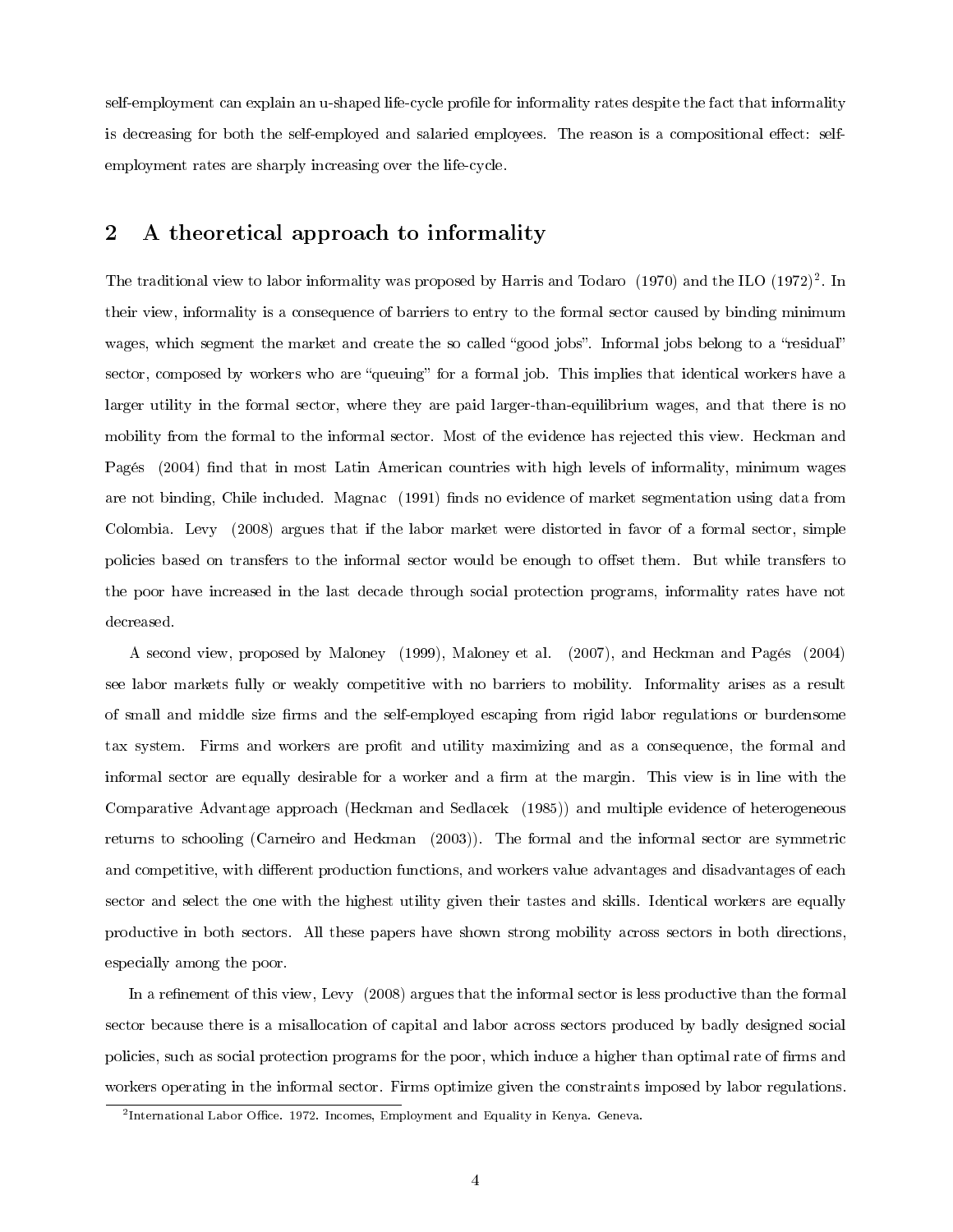Thus, in order to operate formally, firms must pay higher labor costs, be more productive and have better technology. As a consequence, workers are not equally productive in both sectors and net wages are larger in the formal one. Complementarity of skills and technology implies that in equilibrium firms find it difficult to hire unskilled workers formally. Therefore, utility-maximizing workers choose in which sector to work based on pecuniary and non-pecuniary sector benets, constrained by their skills. As a consequence, informality is privately but not socially efficient, and low Human Capital development prevents reduction of informality rates. Meghir, Narita and Robin (2012) provide evidence to this view from Brazil. They show that the average formal wage is larger than the informal one because formal firms tend to operate at higher levels of productivity than informal firms, but informal workers are paid more than formal workers for firms operating at the same level of productivity.

## 3 The data

#### 3.1 Institutional framework

I consider the informal sector as the one composed by firms not registered with the authority, not paying taxes, and not paying neither social security contributions nor labor laws; and by all full-time (more than 20 hours a week) salaried and self-employed workers reporting not to be covered by social contributions.

There is multiple evidence of little labor market segmentation in Chile. Contreras, de Mello and Puentes (2008) argue that the Chile´s tax system is not particularly burdensome, and with regard to labor regulations, the Chilean dictatorship during the 80´s strongly deregulated labor markets decreasing severance pay, dismissal costs and minimum wages, and prohibiting unions activity. A reform in 1980 intended to link contributions with benefits transformed the pay-as-you-go social security system into a full capitalization system, including the pension retirements and health insurance, making Chile the least labor-market regulated Latin American country. Heckman and Pagés (2004) argue that social protection programs for the poor are still very small to incentive informality in Chile, compared to Mexico, Brazil or Argentina.

Regarding human capital factors to informality, Contreras, de Mello and Puentes (2008)show that the probability of working in the formal sector increase with education, job tenure and experience, and that labor informality appears predominantly from self-selection, as workers are estimated to have a high probability of obtaining a formal job if they seek one.

## 3.2 Descriptives

The "Encuesta de Protección Social" (Social Protection Survey) is a longitudinal survey containing four waves: 2002, 2004, 2006 and 2009. It covers a nationally representative sample of 14.045 individuals who are followed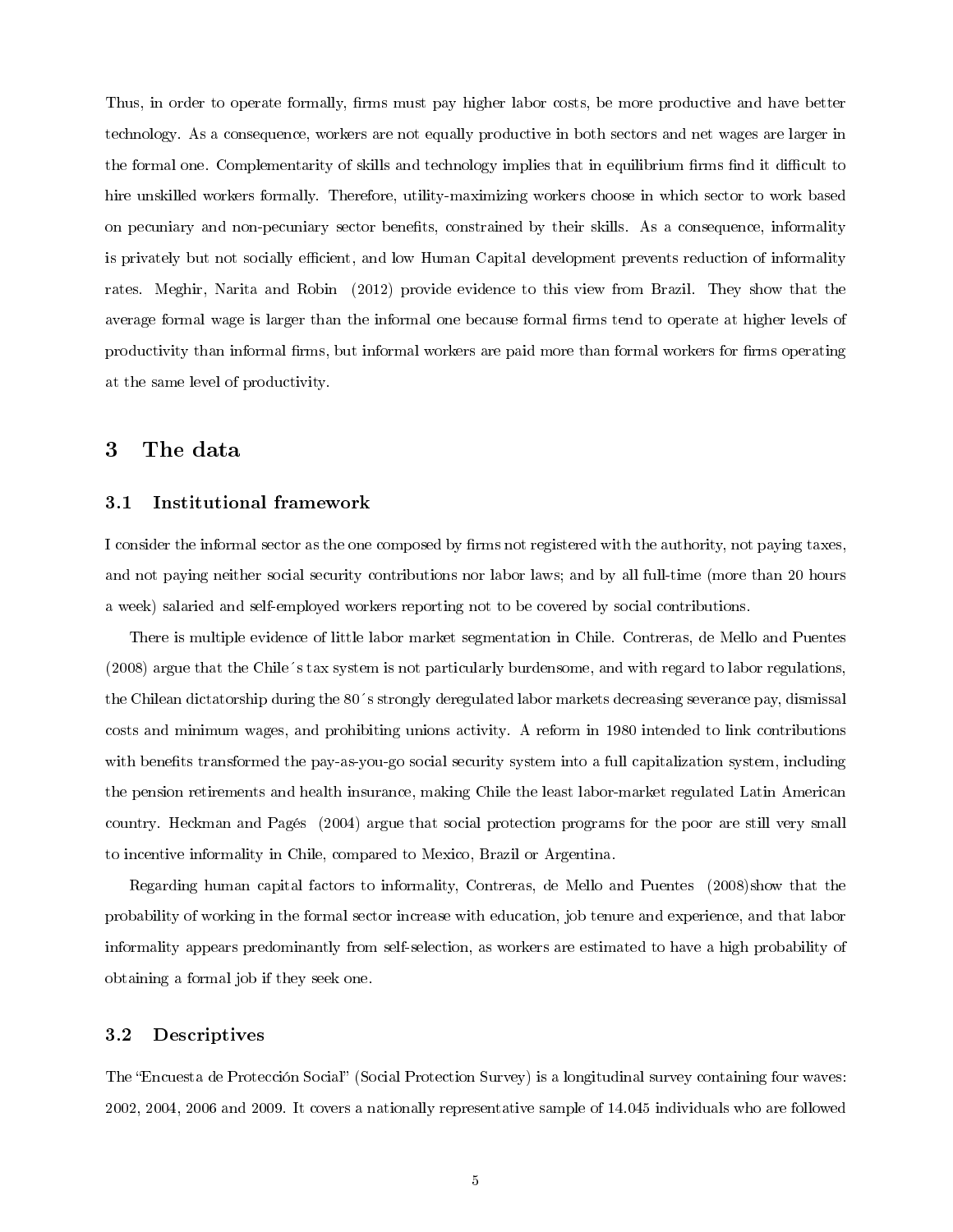across the three waves with very low attrition rates. In the first wave, individuals are also requested to report family background, all their educational history, and all their labor activities from 1980 onwards, including the type of job performed, the hours of work, the presence of a labor contract, social security coverage, and the labor status (active, inactive, full or part-time, if worked in a firm or as self-employed). Information on wages is available only from 2002 onwards. Since female labor participation is still low (44%), the model will be estimated for males to avoid modeling fertility. In total, the panel for males consists of 6,932 individuals, with 222.403 individual-year observations.

As a policy variable, I use tuition data fees both at the secondary education and college, from the CASEN survey, a nationally representative survey reporting how much the household spent on tuition fees each year. This data is not panel but detrended costs by municipality and year are obtained to simulate schooling choices.

Table 1 shows labor informality rates by age group and gender for the period 1980-2006. Overall labor informality is quite stable over years, but is more prevalent among the youth and the elderly. I take out individuals above 65 years old as the legal age retirement in Chile is 65 for men and 60 for women. Informality rates are higher for males than for females for all age groups. Over time, it has slightly decreased among the youth and slightly increased among the elderly.

|                                                                      | <b>Males</b> |      |      |      | <b>Females</b>                                                                  |      |      |      |      |      |
|----------------------------------------------------------------------|--------------|------|------|------|---------------------------------------------------------------------------------|------|------|------|------|------|
|                                                                      |              |      |      |      |                                                                                 |      |      |      |      |      |
| Age                                                                  |              |      |      |      | 1980-84 1985-89 1990-94 1995-99 2000-06 1980-84 1985-89 1990-94 1995-99 2000-06 |      |      |      |      |      |
| $20$                                                                 | 45.3         | 44.2 | 37.3 | 35.0 | 28.6                                                                            | 41.4 | 41.7 | 33.0 | 31.6 | 30.4 |
| $20 - 24$                                                            | 33.6         | 31.8 | 25.0 | 22.9 | 20.4                                                                            | 28.7 | 26.9 | 22.2 | 19.4 | 16.8 |
| $25-29$                                                              | 25.4         | 27.8 | 24.1 | 22.0 | 20.3                                                                            | 25.9 | 21.5 | 20.3 | 17.6 | 17.8 |
| 30-34                                                                | 24.6         | 25.8 | 26.0 | 25.9 | 22.9                                                                            | 23.6 | 23.8 | 21.8 | 22.1 | 18.5 |
| 35-39                                                                | 23.9         | 26.6 | 26.6 | 27.8 | 24.9                                                                            | 24.7 | 24.0 | 25.7 | 24.6 | 25.2 |
| 40-44                                                                | 25.9         | 27.2 | 26.7 | 28.4 | 27.0                                                                            | 28.8 | 25.1 | 24.0 | 25.8 | 30.0 |
| 45-49                                                                | 23.1         | 28.6 | 28.2 | 29.9 | 29.0                                                                            | 21.0 | 28.6 | 24.4 | 24.7 | 28.6 |
| 50-54                                                                | 24.6         | 26.0 | 29.5 | 32.1 | 31.7                                                                            | 25.5 | 22.4 | 28.1 | 24.4 | 27.6 |
| 55-59                                                                | 25.5         | 28.6 | 28.1 | 33.7 | 36.2                                                                            | 26.1 | 26.9 | 23.9 | 31.3 | 27.9 |
| 60-64                                                                | 33.8         | 30.5 | 33.5 | 34.7 | 39.1                                                                            | 36.4 | 36.4 | 34.9 | 29.4 | 46.0 |
| Total                                                                | 27.9         | 28.7 | 27.1 | 28.3 | 28.2                                                                            | 27.0 | 25.5 | 24.2 | 24.0 | 25.9 |
| Courses Authoriz activator from the Cosial Drotostian Cunsus, Chile. |              |      |      |      |                                                                                 |      |      |      |      |      |

Author's estimates from the Social Protection Survey, Chile

Table 1: Informality Rates by gender, age and year.

Figure 1 shows Informality rates for males by age group over the whole period of study. Informality rates are higher among the youth and the elderly, even after controlling for cohort fixed effects (in Appendix A).

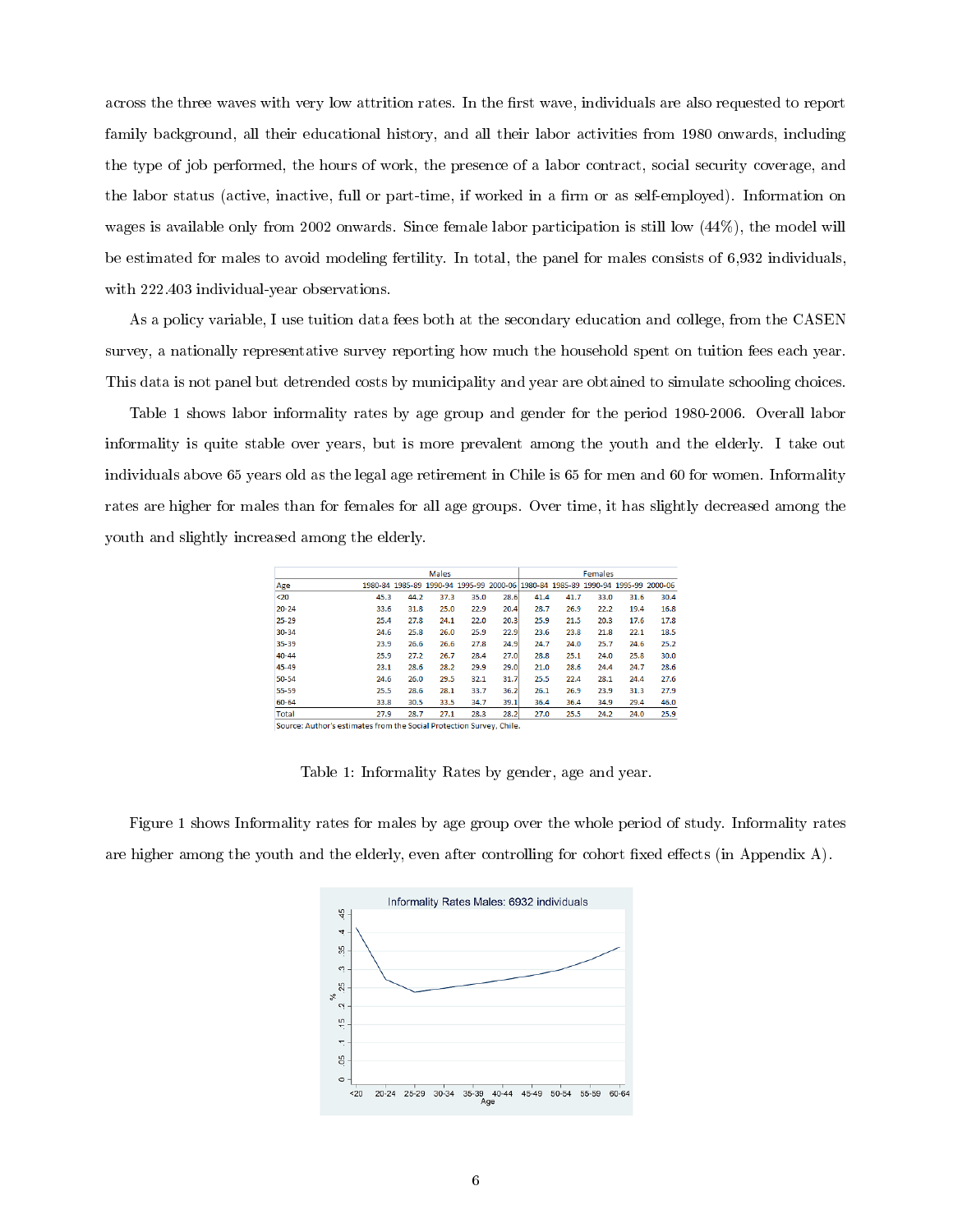#### Figure 1: Male Informality Rates over the life-cycle

Figures 2.a shows that informality rates for the self-employed and employees are both decreasing over the life cycle, but informality in the self-employed is consistently larger. Informality rates which are larger for the elderly (Figure 1) are then a composition effect as a result of a larger proportion of self-employed. Maloney et al. (2007) argue that some workers with entrepreneurial abilities start their working life as salaried employees where they accumulate capital and experience to run their own businesses later in life. This is confirmed by Figure 2b. In summary, informality rates are decreasing over the life-cycle, they are much higher for selfemployed workers than salaried employees, and that slightly increasing informality rates for the elderly are the effect of more workers becoming self-employed.



Figure 2: a) Informality Rates by Sub-sector; b) Self-employment rates over the life-cycle

Figure 3 confirms the evidence that formal workers earn in average more than their informal counterparts.



Figure 3: Net Wages in the formal and the informal sector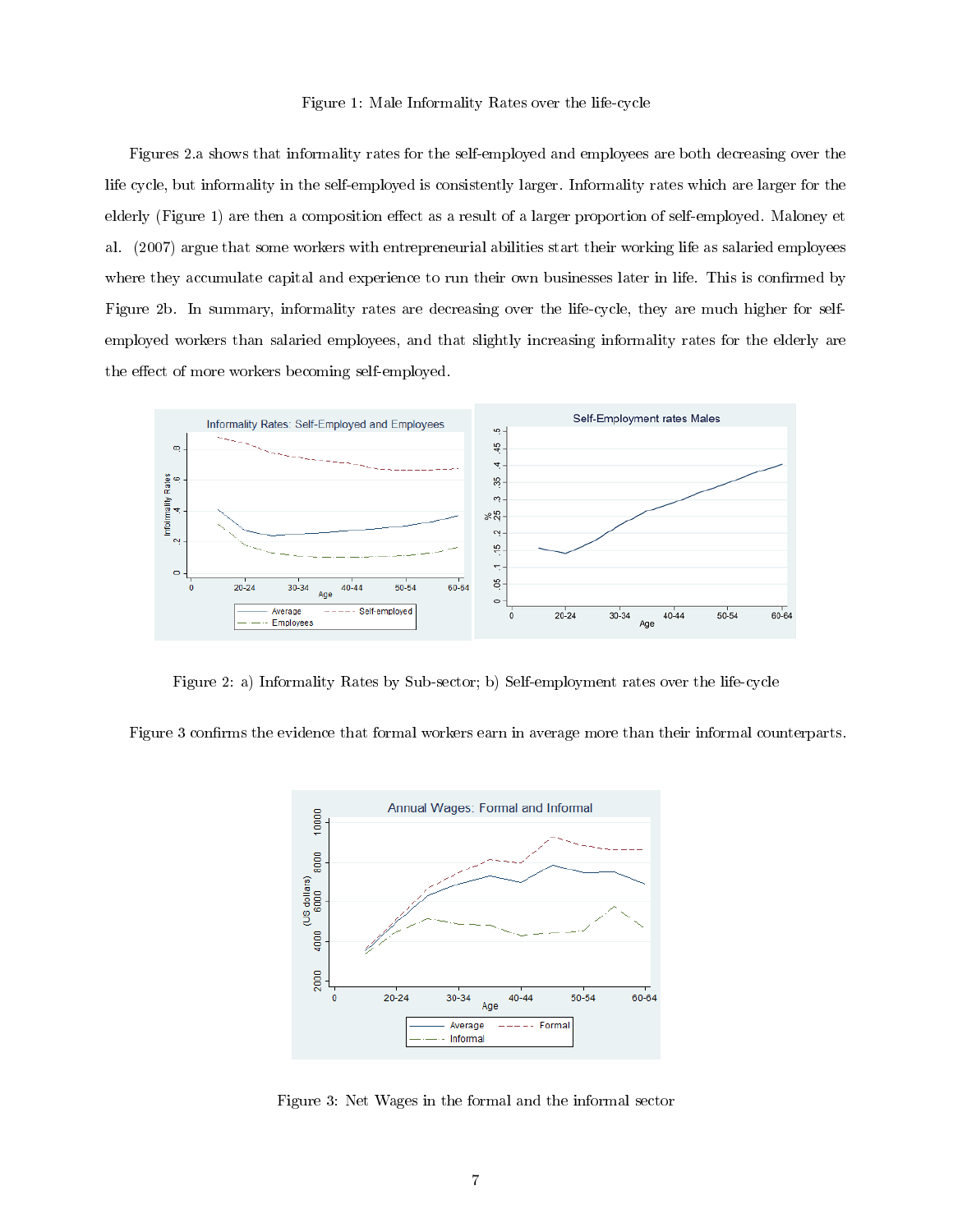The data also shows a strong negative correlation between schooling and informality. Figure 4 confirms the results over the life-cycle. Remarkably, there the stronger difference in informality arises between high school degree and high school dropouts. Schooling differentials remain when informality rates are open in self-employed and employees groups (Appendix). Figure 6.



Figure 4: Informality Rates Males and Females by Educational level

Figure 6a shows the annual net wages over the life cycle by schooling levels. Returns to College are significantly higher than to the other two levels, while wages in the formal sector are higher in average than in the informal sector at every schooling level, as shown in Figures 7b, 7c and 7d.

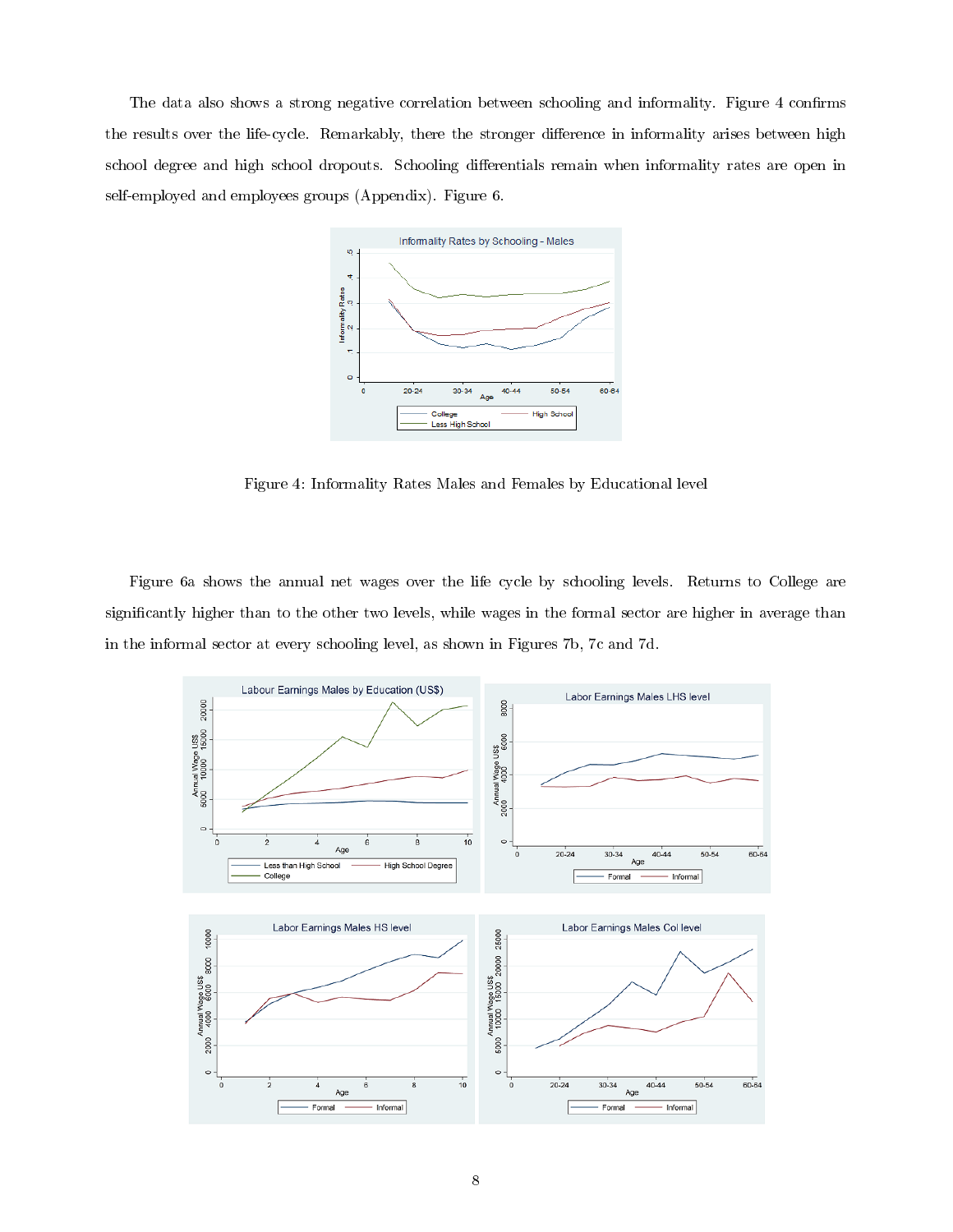#### Figure 6: Wages Males a) Overall; b) Less than High School ; c) High School Degree; d) College

Finally, the data also shows strong mobility in/out formality decreasing in schooling. This is consistent with the hypothesis of competitive labor markets as mobility happens in both ways. Figure 8a shows that in fact only 30% of the sample of workers have always worked in the formal sector, and less than 10% have always worked in the informal one. Consistently with Levy (2008)and Maloney et al. (2007), mobility increase for the low-skilled (Figure 8b). Figure 9 shows that about 45% of workers have always worked as employees and 9% always as self-employed and lower mobility is observed at higher levels of schooling.



Figure 8: Mobility between Formal and Informal Sectors, a) Overall; b) By education Level



Figure 9: Mobility in/out Self-Employment by education Level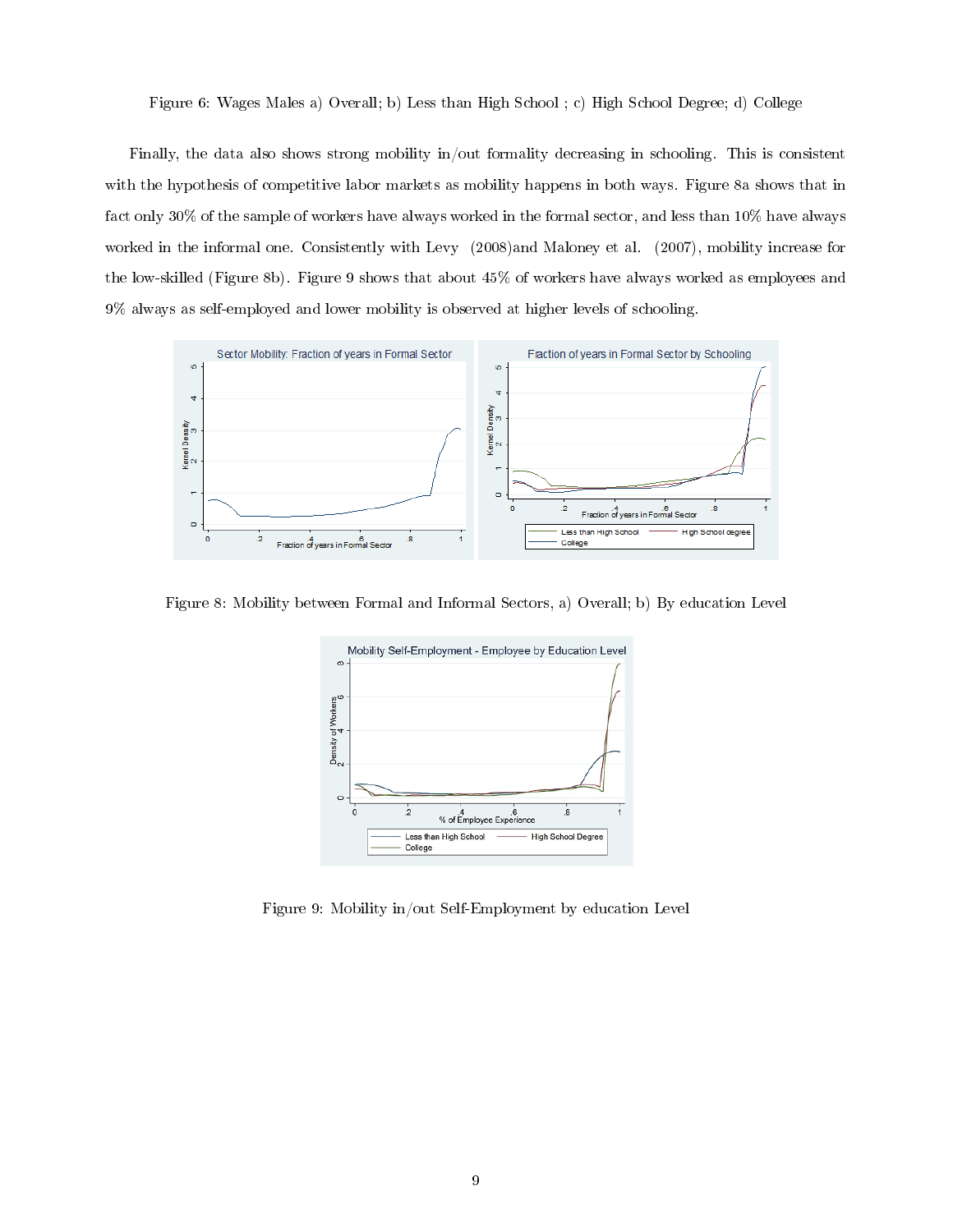# 4 The Model

I build on the dynamic discrete choice model with unobserved heterogeneity proposed byKeane and Wolpin (1997), in which labor markets are competitive and utility maximizing workers decide education and labor based on their tastes, skills and expected gains. Wages are a function of the accumulated human capital embodied in a subject. I model individuals as risk neutral as private savings in the Chilean context are quite low. Nonetheless, an interesting extension of the model will be to evaluate choices of risk averse individuals in a context where pension savings only accumulate with labor experience in the formal sector.

In the model, individuals make their first choice at age 14: they can achieve three education levels: "Less" than High School", "High School Degree" or "College". Everyone start with the first level at  $t = 0$  as primary schooling is compulsory in Chile from  $1962$  and in the sample  $96\%$  of students finish primary schooling. At every period people decide whether to continue to the next schooling level, start working as formal/informal or self-employed/employee, or be voluntarily unemployed. Denote  $m = \{FE, FS, IE, IS\}$  one of the four working sector choices, where  $FE =$  Formal Employee,  $FS =$  Formal Self-employed,  $IE =$ Informal Employee, and  $IS =$ Informal Self-employed. The choice of remaining unemployed is denoted by  $U$ .

The dynamics of the model comes from two sources. First, there is self-selection into schooling and working choices based on state-dependent current rewards on accumulated schooling and sector experience by that period. Second, there is also self-selection into schooling and working choices on the basis of expected sector-specific returns, which make current decisions depend on expected wages.

#### 4.1 The State Space

Denote the state space  $\Omega$  as the set of all variables which define the state-dependency of individual utilities over time. I estimating a life-cycle model so the time dimension  $t$  is the age of the individual. I detrend the data on wages and tuition fees to control for macroeconomic trends, and I take out cohort effects to compute data moments.  $Ed_{it}$  is the schooling level of individual i at age t. Then  $Ed_{it} = \{LHS, HS, Col\}$  or Less than High School, High School Degree level, and College level.

Regarding labor experience, opening to a fourth-dimensional experience increases the state space exponentially. I assume that sector experience accumulates by self-employment or salaried employee, denoted by  $X_{it}^{S}$  and  $X_{it}^{E}$ , respectively.

Finally, denote the unobserved heterogeneity by  $\mu_i$ , which entails abilities. More able people tend to self-select more into schooling, and at the same time, people have different set of skills that make them more productive in one sector more than in another, driving the choice. For example, entrepreneurship ability might drive self-selection into informal jobs or into self-employment, while the ability to work in very structured work environments might drive self-selection into formal jobs. Both of them are known by the individual and fixed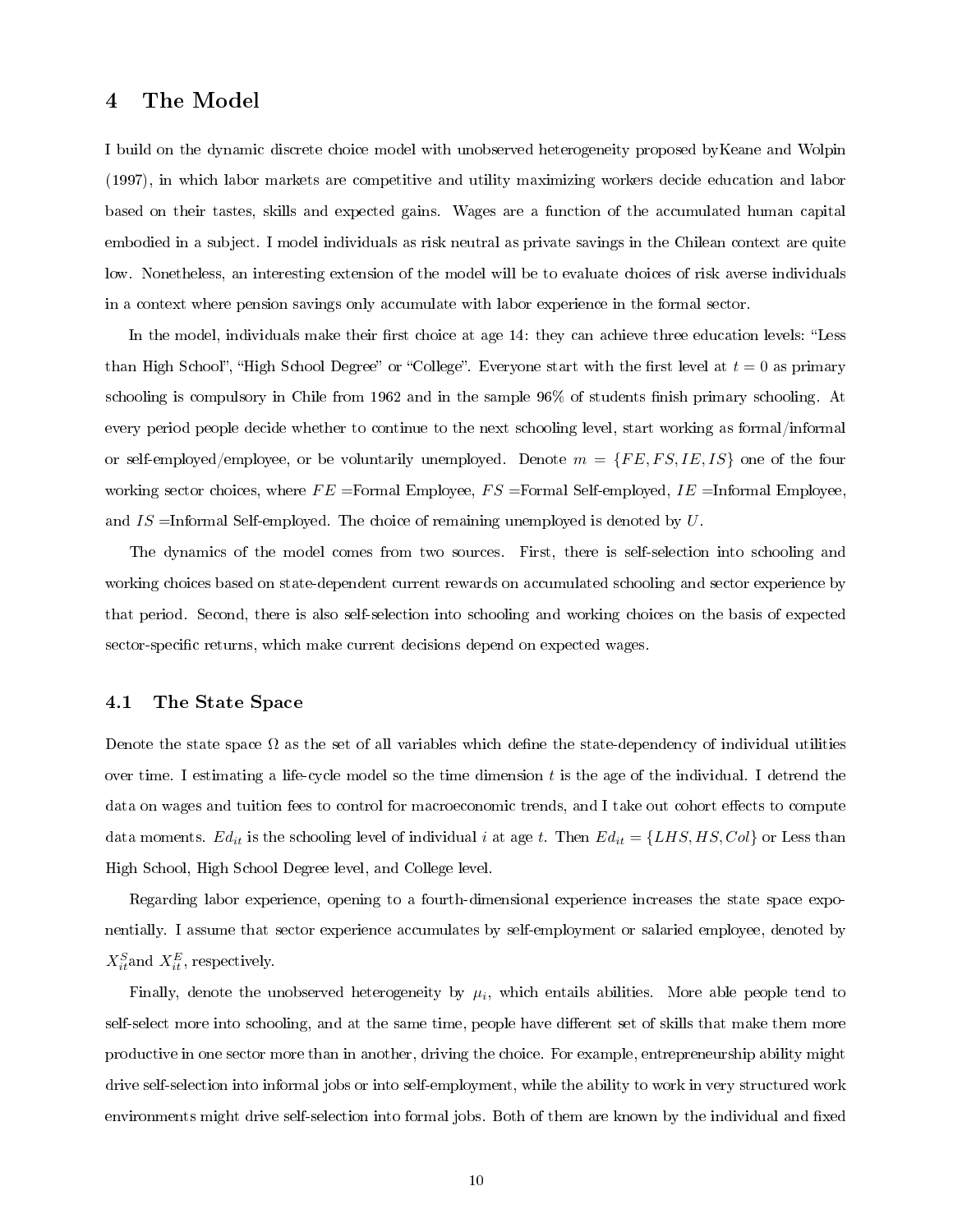from age 14, or  $t = 0$ . On the other hand, they are unobserved to the econometrician and need to be estimated along the rest of parameters. I incorporate permanent unobserved heterogeneity by modeling a discrete number of unobserved types (Heckman and Singer (1984)), where  $\mu_k$  is an indicator variable that equals 1 if the individual is of type k.

## 4.2 Flow Utilities

At every period, individuals derive an instantaneous utility from attending schooling, staying at home or working in some economic sector. The costs of that decision are, in the case of schooling, foregone expected earnings or rewards from leisure/home production. When choosing the working sector, I also allow non-monetary rewards coming from sector-specific amenities or fixed costs, which vary along unobserved heterogeneity.

Denote the vector of available choices at t by  $\{Ed, m, U\}$ . Since everyone at  $t = 0$  starts with  $Ed_{it} = LHS$ , people can make further schooling choices only for High school degree or College, then $Ed = \{HS, Col\}$ . Denote  $U_{it}^{Ed}$  the instantaneous utility of attending schooling at level Ed. Then,

$$
U_{t,k,R}^{Ed}=\sum_{k=1}^K\gamma_{1,k}^{Ed}\mu_k-\gamma_2^{Ed}TC_R^{Ed}+\eta_t^{Ed}
$$

where  $TC_{iR}^{Ed}$  are the tuition costs paid by the household varying by schooling level  $Ed$  and municipality  $R$ , constructed with detrended costs varying over time and across municipalities. The factor load  $\gamma^{Ed}_{1,k}$  represents psychic rewards to schooling or net costs of effort varying with the level of unobserved abilities and with the schooling level. This parameter capture psychic costs or the consumption value of the schooling decision. It also captures heterogeneous family background which translates into financial constraints to attend College. The term  $\eta_t^{Ed}$  is a random shock to indirect costs to schooling.

The utility of working in sector  $m$  is

$$
U_{t,k}^m = \gamma_2^m W_{t,k}^m + \sum_{k=1}^K \gamma_{1,k}^m \mu_k + \gamma_3^m (X_t^m > 0) + \gamma_4^m (d_t = d_{t-1}) + \eta_t^m
$$

where  $W_{tk}^{m}$  is the wage offered to individual type k at age t in sector m and  $d_{it}$  is the choice individual makes at age  $t$ . In a model with risk neutral individuals and returns from the stock markets similar to the interest rate, it does not matter the timing when social security contributions such as pension retirement are accounted. To the extent that there is full capitalization, as in the Chilean case, I consider gross wages, which in the formal sector already account for contributions. Several additional terms affect sector preferences:  $\gamma_{1,k}^m$ reflects worker type-specific unobserved fixed costs of work. They capture the idea that the formal and the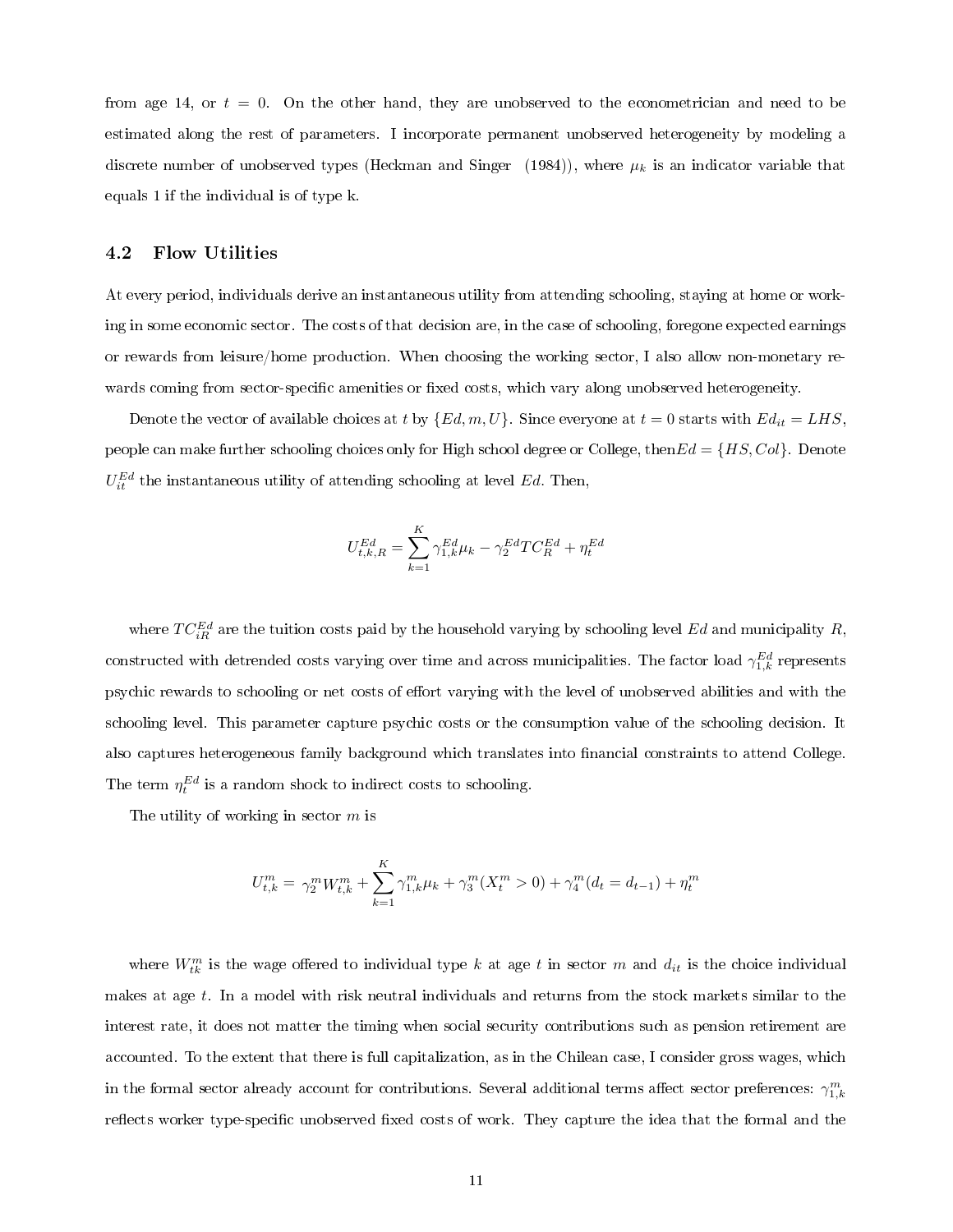informal sector have different amenities like flexibility, autonomy and organizational structure..  $\gamma^m_2$  captures the wage valuation, which might vary across sectors, while the remaining terms intend to capture mobility  $\cos$ ts. $\gamma_2^m$  reflect entry costs to work in a sector where the individual does not have previous experience, and  $\gamma_6^m$  represents switching costs between sectors from  $t-1$  to  $t.\eta_t^m$  are preference shocks related to the sector choice.

Finally, the utility of unemployment (leisure/home production) is

$$
U_{tk}^U \ = \ \sum_{k=1}^K \gamma_{1,k}^U \mu_k + \gamma_4^U I(t > \underline{t}) + \eta_t^U
$$

The reward that individual type k obtains from staying at home, which depends on unobserved skills captured by  $\gamma_{1k}^U,$  and on age effects  $\gamma_4^U$ . The latter parameter captures the fact that above certain age threshold  $\underline{t},$  longer unemployment spells can damage the arrival of new job opportunities, perhaps because of skill depreciation. The term  $\eta_t^U$  is a random component reflecting uncertainty in the valuation of leisure or home production. For example, pregnancy can increase the valuation of unemployment for women.

#### 4.3 Wages

Every time individuals choose to study they forego earnings from work. Since we have different working sectors, every time individuals choose a sector they also forego earnings in another sector. Since we cannot observe the counter-factual wage across sectors, a sector-specific log-wage equation is specified in the following fashion, where the objective is to estimate each of the parameters reflecting rental prices,

$$
ln W_{t,k}^{m} = \sum_{k=1}^{\infty} \alpha_{0k}^{m} \mu_k + \alpha_1^{m} * (Ed_t = HS) + \alpha_2^{m} * (Ed_t = Col)
$$

$$
+ \alpha_3^{m} ln(1 + X_t^{E}) + \alpha_4^{m} ln(1 + X_t^{S}) +
$$

$$
+\alpha_5^m(X_t^m > 0) + \alpha_6^m(d_t = d_{t-1}) + \epsilon_t^m
$$

The set of coefficients  $\alpha_{0k}^m$  represent the rental price for unobserved ability in sector  $m$  for individual type  $k.$ These parameters explicitly control for self-selection, and they are allowed to vary freely by sector.  $\alpha_1^m$  and  $\alpha_2^m$ capture the average returns to schooling. A richer version of the model also includes heterogeneous returns to schooling (Carneiro and Heckman (2003)). Individuals may have different sector abilities which may interact with schooling, and which are reflected in their productivity.  $\alpha_3^m$ captures non-linear returns to experience as a salaried employee, while $\alpha_4^m$  the non-linear the returns to self-employment.  $\alpha_5^m$  and  $\alpha_6^m$  represent skill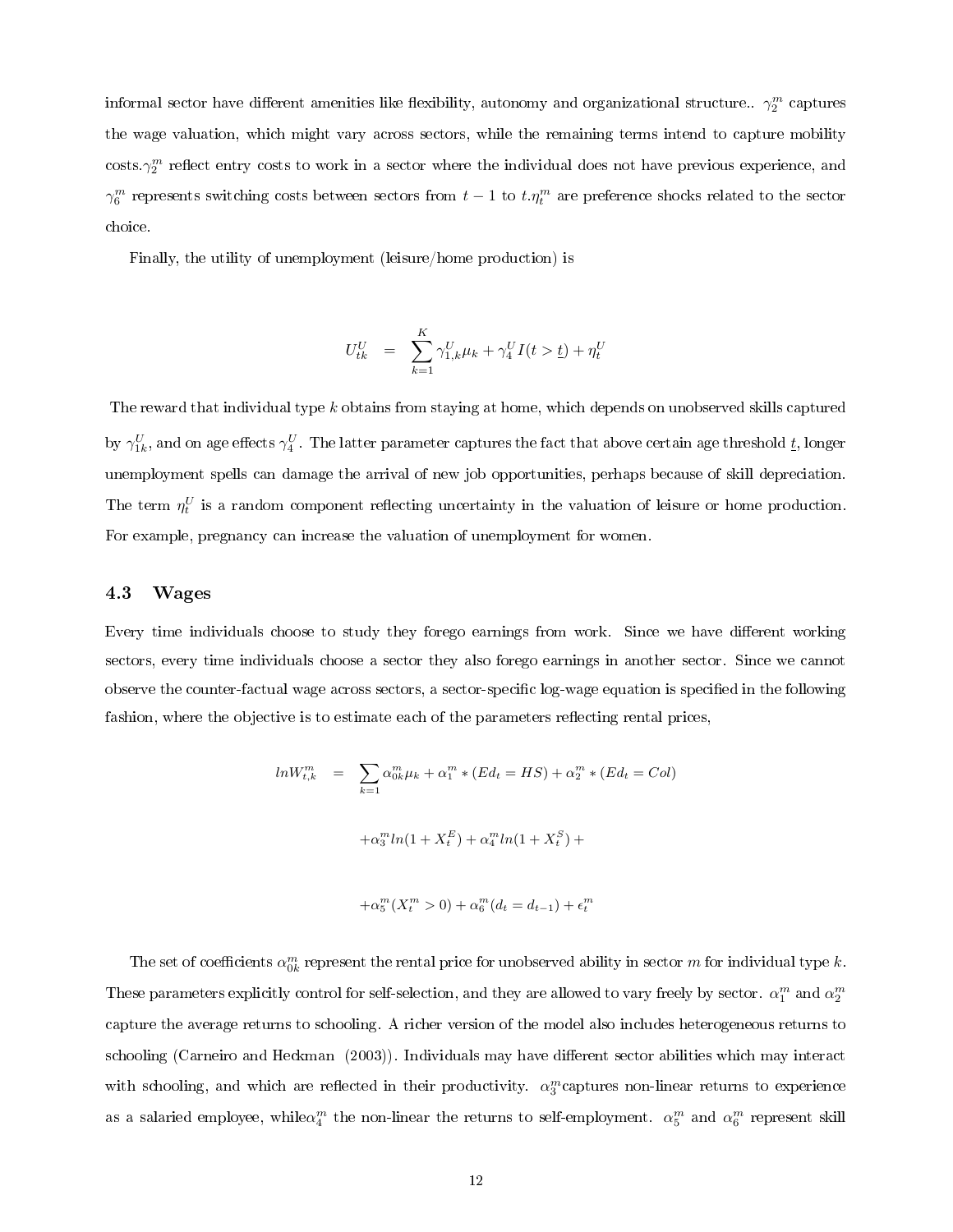depreciation factors in the wage equations reflecting the fact that accumulated sector experience do not have the same life-cycle profiles across sectors.

Shocks to wages are allowed to be correlated across sectors, then  $\epsilon_t = (\epsilon_t^{FE}, \epsilon_t^{FS}, \epsilon_t^{IE}, \epsilon_t^{IS}) \sim N(0, \Sigma)$ .

## 4.4 Uncertainty

The source of uncertainty in the model comes from the random shocks specified at each of the choices. Preference shocks are modeled logistic while wage shocks are normally distributed. Shocks are important to produce mobility across all choices in  $t$  because they shape expected utilities in each of the alternative choices from  $t + 1$  to T, affecting rewards from current choices. It is likely that shocks to productivity are correlated across choices; that is why I draw wage shocks from a multivariate normal distribution which are estimated along the rest of parameters of the model. I also assume that shocks are serially uncorrelated. This assumption does not decrease how rich the model is in producing dynamics, because permanent components are incorporated in the form of unobserved heterogeneity and mobility costs.

### 4.5 Value Functions

Self-selection into schooling and labor choices based on expected earnings which are state-dependent to current choices imposes a problem which is non-separable over time. The dynamics is as following: the model starts at  $t = 0$  equivalent to age 14, when all individuals have finished primary schooling. At every subsequent year they must choose whether to continue studying across another year of the secondary schooling, or to dropout and start working, or to be at home. If they decide to finish high school, at age 18 they must decide whether to continue to College level or to drop out of education. This decision is taken year by year. If they drop out of school before the 4th level of high school then  $Ed_t = LHS$  (Less than High School), if they drop immediately after the 4th level of secondary schooling then  $Ed_t = HS$  (High School degree), and if they continue studying to College level then  $Ed_t = Col$  (College). Maximum College schooling is standardized to last 5 years. If an individual drops at any schooling level, he/she cannot retake studying in the future, which is supported by the data. Therefore, at any  $t$  agents face five alternative choices for the computation of the expected value function in the next period, but for the cases of being at Less than High School or High School, in which case they face six possible alternatives in  $t + 1$ , including the following schooling level. For example, the value of education at level  $Ed = HS$  will be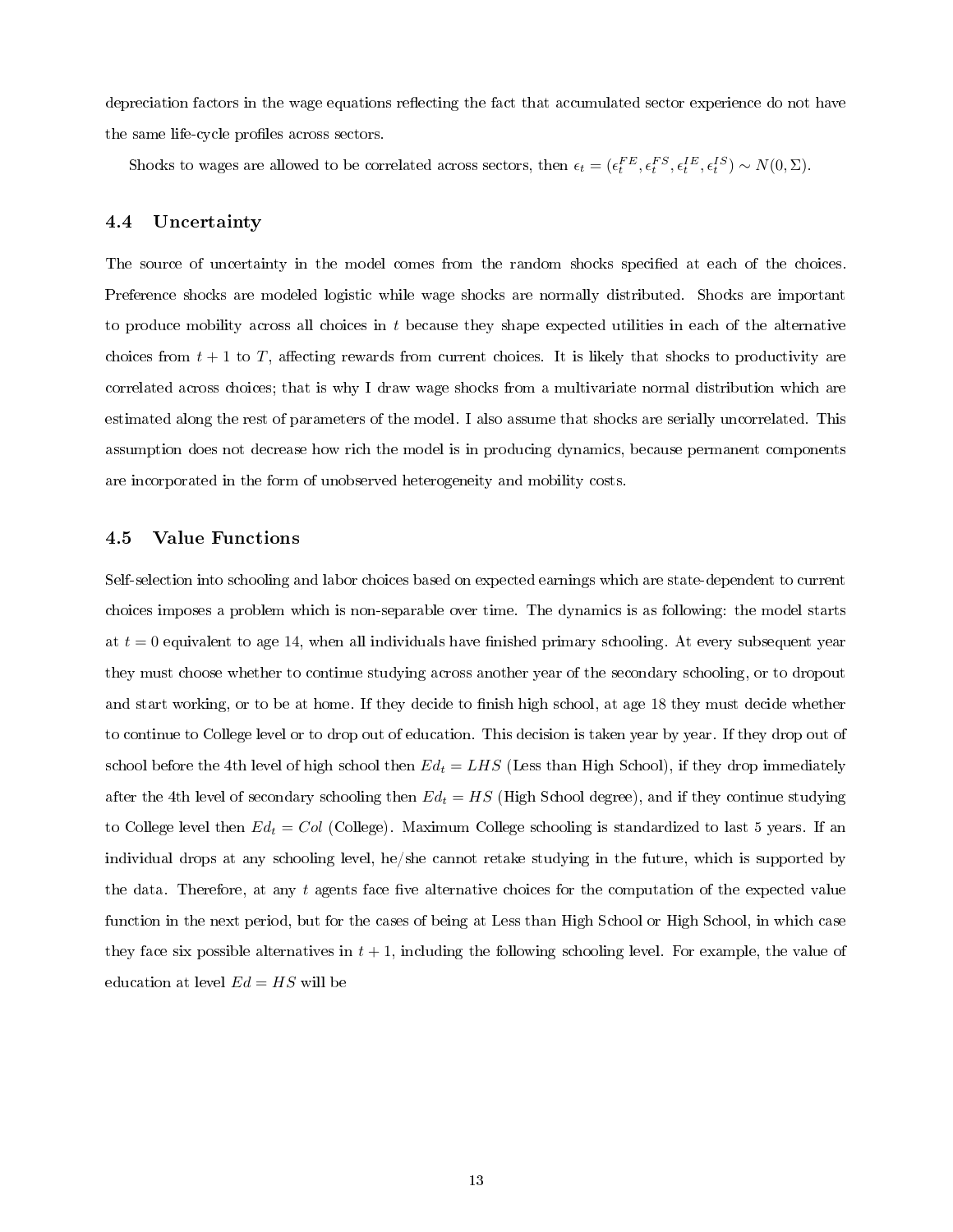$$
V_{t,k}^{HS}(Ed_{t}, X_{t}^{E}, X_{t}^{S}, \mu_{k}, \eta_{t}, \epsilon_{t}) = U_{t,k,R}^{HS} + \beta E max \left\{\begin{array}{c} V_{t+1,k,R}^{Col}(HS, X_{t}^{E}, X_{t}^{S}, \mu_{k}, \eta_{t+1}, \epsilon_{t+1})\\ V_{t+1,k}^{FE}(HS, X_{t}^{E}, X_{t}^{S}, \mu_{k}, \eta_{t+1}, \epsilon_{t+1})\\ V_{t+1,k}^{FS}(HS, X_{t}^{E}, X_{t}^{S}, \mu_{k}, \eta_{t+1}, \epsilon_{t+1})\\ V_{t+1,k}^{IS}(HS, X_{t}^{E}, X_{t}^{S}, \mu_{k}, \eta_{t+1}, \epsilon_{t+1})\\ V_{t+1,k}^{IS}(HS, X_{t}^{E}, X_{t}^{S}, \mu_{k}, \eta_{t+1}, \epsilon_{t+1})\\ V_{t+1,k}^{U}(HS, X_{t}^{E}, X_{t}^{S}, \mu_{k}, \eta_{t+1}, \epsilon_{t+1})\\ V_{t+1,k}^{U}(HS, X_{t}^{E}, X_{t}^{S}, \mu_{k}, \eta_{t+1}, \epsilon_{t+1}) \end{array}\right\}
$$

By choosing schooling individuals obtain the instantaneous utility  $U_{it}^{Ed}$  plus the discounted expected maximum value over available alternatives at  $t + 1$ : continuing to study at College, working in one of the four sectors  $\{FE, FS, IE, IS\}$ , or becoming unemployed. Expectations are taken over the the distribution of the two shocks. Notice that  $X_{it+1} = X_{it}$  when agents choose schooling.

Similarly, and just for illustration the value of working as a formal-employee at  $t$  is,

$$
V_{t,k}^{FE}(Ed_{t}, X_{t}^{E}, X_{t}^{S}, \mu_{k}, \eta_{t}, \epsilon_{t}) = U_{t,k}^{FE} + \beta E max \left\{ \begin{array}{l} V_{t+1,k}^{FE}(Ed_{t}, X_{t}^{E} + 1, X_{t}^{S}, \mu_{k}, \eta_{t+1}, \epsilon_{t+1}) \\ V_{t+1,k}^{FS}(Ed_{t}, X_{t}^{E} + 1, X_{t}^{S}, \mu_{k}, \eta_{t+1}, \epsilon_{t+1}) \\ V_{t+1,k}^{IE}(Ed_{t}, X_{t}^{E} + 1, X_{t}^{S}, \mu_{k}, \eta_{t+1}, \epsilon_{t+1}) \\ V_{t+1,k}^{IS}(Ed_{t}, X_{t}^{E} + 1, X_{t}^{S}, \mu_{k}, \eta_{t+1}, \epsilon_{t+1}) \\ V_{t+1,k}^{U}(Ed_{t}, X_{t}^{E} + 1, X_{t}^{S}, \mu_{k}, \eta_{t+1}, \epsilon_{t+1}) \end{array} \right\}
$$

while the value of being unemployed is

$$
V_{t,k}^{U}(Ed_{t}, X_{t}^{E}, X_{t}^{S}, \mu_{k}, \eta_{t}, \epsilon_{t}) = U_{t,k}^{U} + \beta E max \left\{\begin{array}{c} V_{t+1,k}^{FE}(Ed_{t}, X_{t}^{E}, X_{t}^{S}, \mu_{k}, \eta_{t+1}, \epsilon_{t+1})\\ V_{t+1,k}^{FS}(Ed_{t}, X_{t}^{E}, X_{t}^{S}, \mu_{k}, \eta_{t+1}, \epsilon_{t+1})\\ V_{t+1,k}^{IE}(Ed_{t}, X_{t}^{E}, X_{t}^{S}, \mu_{k}, \eta_{t+1}, \epsilon_{t+1})\\ V_{t+1,k}^{IS}(Ed_{t}, X_{t}^{E}, X_{t}^{S}, \mu_{k}, \eta_{t+1}, \epsilon_{t+1})\\ V_{t+1,k}^{U}(Ed_{t}, X_{t}^{E}, X_{t}^{S}, \mu_{k}, \eta_{t+1}, \epsilon_{t+1}) \end{array}\right\}
$$

 $\overline{\phantom{a}}$ 

In the former case, given the choice  $m = FE$  at t, agents accumulate one more year of experience as employees. This changes the accumulated experience as an employee, which in turns change the valuation of each of the possible choices at  $t + 1$ . A similar rule is applied for the other sectors, while the choice of unemployment does not alter the state space for the next period.

### Mobility

In the model, mobility across sectors is generated by three sources: First, sector-specific wages are affected by random shocks to incomes. A individual may switch from sector  $m$  to  $\tilde{m}$  if the shock in the latter sector is larger and it more than compensate the lost in returns to experience from the former. Second, even if the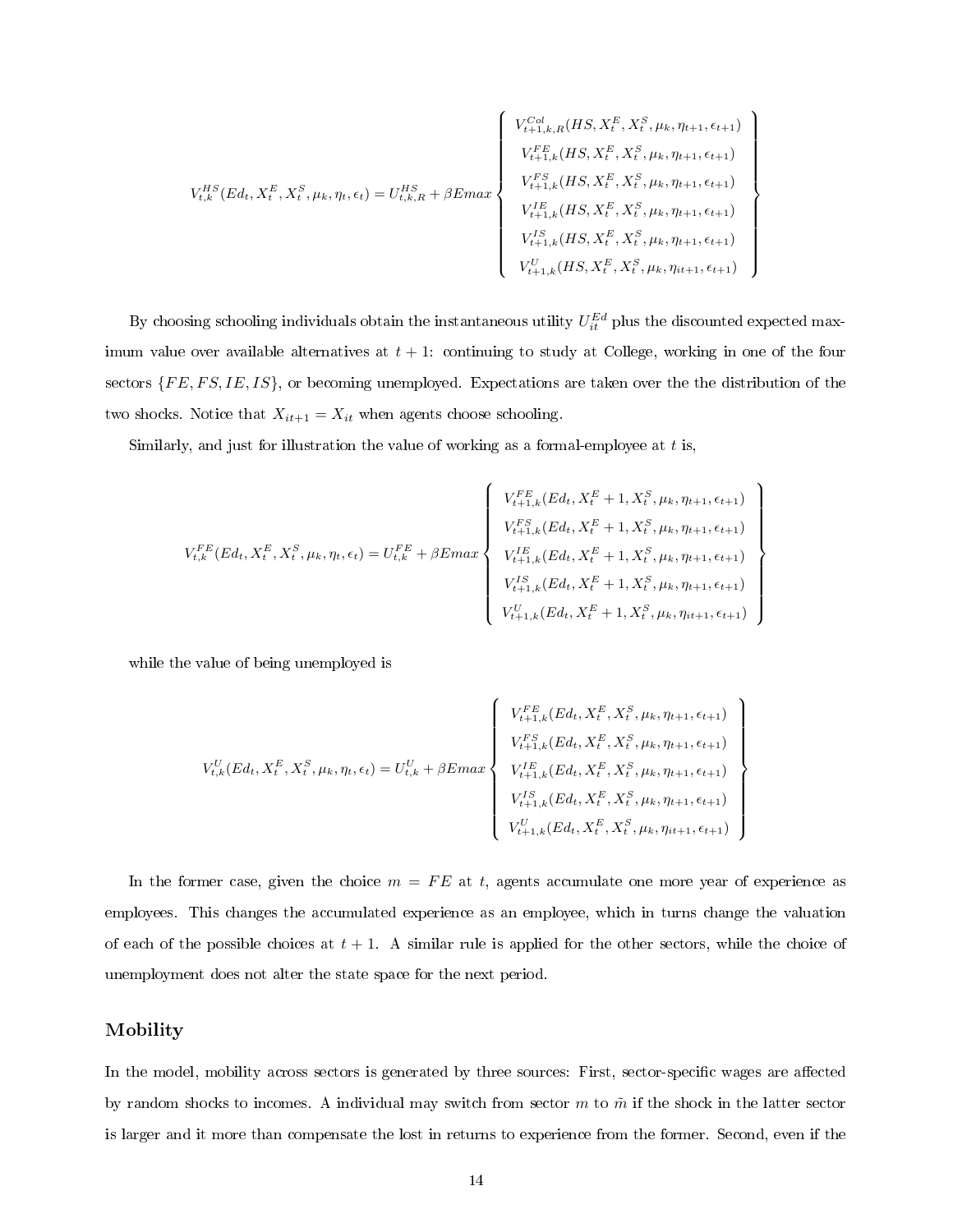shocks across two sectors in two periods are exactly the same, the individual might still switch as I allow sector and cross-sector returns to experience to vary freely. Finally, I explicitly model mobility costs, which also vary by sector. They include non-monetary transition costs or skill depreciation factors, as well as the implied cost of not having previous experience in one particular sector.

# 5 Model Solution and Calibration Exercise

## 5.1 Solution Procedure

Dynamic discrete choice models with risk neutral agents do not have analytical solution. With finite periods, the model must be solved numerically using backward recursion. At period T, each individual draw random shocks from the multidimensional error vector  $(\eta_T, \epsilon_T)$  and chooses the alternative that yields the maximum instantaneous utility evaluated at every possible state space combination of schooling and labor histories. I assume that terminal value function over the life-cycle is  $V_{iT+1} = 0$ . Denote  $d_{it}^* = \{Ed, m, U\}$  the optimal choice at every period. Then, at period  $T$  individuals solve

$$
d_{iT}^* = argmax(U_{iT}^{Ed}, U_{iT}^m, U_{iT}^U)
$$

At period  $T-1$ , two steps are required to compute the value functions. First, they need to evaluate expectations over T computing the Emax functions, where expectations are taken over  $(\eta_T, \epsilon_T)$ , evaluated at every possible choice and state space combination at  $T-1$ . This involves a multidimensional numerical integration in the following way,

$$
Emax[V_{iT}^{Ed}, V_{iT}^m, V_{iT}^U] = \int\limits_{\eta} \int\limits_{\epsilon} max[V_{iT}^{Ed}, V_{iT}^m, V_{iT}^U/d_{iT-1}^*, \Omega_{iT-1}] f(\epsilon) d\epsilon f(\eta) d\eta
$$

Notice that both  $\eta_T$  and  $\epsilon_T$  are vectors itself, so the dimension of the integration is the sum of the components within them. Nonetheless, the advantage of modeling preference shocks  $\eta_{it}$  as logistic is that the expected value  $(Emax)$  has a closed form expression so we can avoid the numerical integration over each of its components. Therefore, the evaluation of the  $Emax$  function is reduced to a four dimensional numerical integration corresponding to the dimension of the wage shocks, which are drawn from a multivariate normal distribution and therefore can be correlated across the four working sectors. To deal with multidimensional numerical integration in a tractable way I use Gauss-Hermite Quadrature Rules (Judd (1992)).

Second, they must evaluate the instantaneous utilities at  $T-1$ , again for every possible combination of the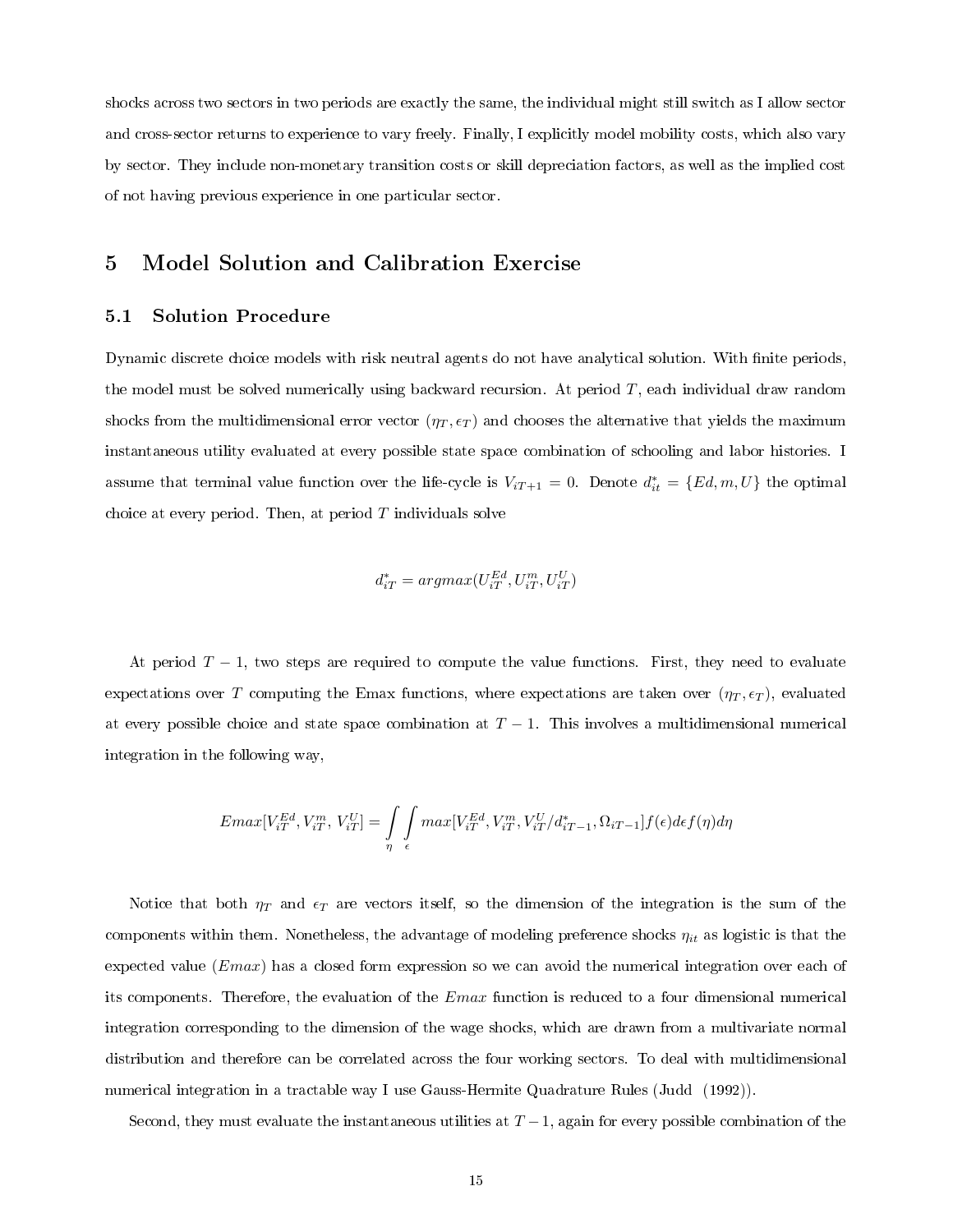steady state at that period, drawing the error vectors  $(\eta_{T-1}, \epsilon_{T-1})$  and compute the value functions at  $T-1$ :  $(V_{T-1}^{Ed}, V_{T-1}^{m}, V_{T-1}^{U})$ . The optimal choice at  $T-1$  is then obtained from

$$
d_{T-1}^* = argmax(V_{T-1}^{Ed}, V_{T-1}^m, V_{T-1}^U)
$$

The process then is repeated in the same fashion until  $t = 0$ .

#### 5.2 Calibration exercise

Previous to the estimation process I have conducted a simple calibration exercise to find out whether a reasonably calibrated Human Capital investment model of this fashion is able to reflect the patterns of the main moments from the data previous to the estimation process. It's important to note that the final version of the paper will not include the calibration but the full estimation of the model and policy predictions based on those estimates.

In order to achieve a reasonable calibration of the model I have used the wage returns found by Todd, Mukhopadhyay and Bravo (2008), who estimate a dynamic discrete choice model for males using the same database, but do not estimate sector-specific returns. Thus, my calibration strategy was to preserve the average returns they find splitting them into formal/informal and self-employed/employee sectors. Furthermore, I adjust preference parameters related to non-monetary payoffs arbitrarily so as to reproduce basic moments from the data: the proportion of individuals attending schooling, working in some sector or remaining unemployed at every period during the life-cycle, informality rates by education level, and wages by education level, all of them in means and variances. Especially important is the case of the discount factor. This cannot be assumed arbitrarily. I use a coefficient  $\beta = 0.96$  which has already been used in the literature for the Chilean case. In simulations, secondary schooling has been standardized to 4 years of duration and college to 5 years. The data on tuition fees comprises 15 years and more than 300 municipalities.

In terms of magnitude, I simulate the model for a cohort of 10.000 individuals for a length of time of 51 years. Recall that it is assumed that everyone finishes primary schooling, so before period  $t = 0$  everybody attend schooling. Figure 10a shows the data on life-cycle proportions of individuals by choices, and Figure 10b its counterpart from simulation results. The model does a good job at representing life-cycle choices except for the final part of the life-cycle, in which formality is decreasing in the data while in the model remains constant.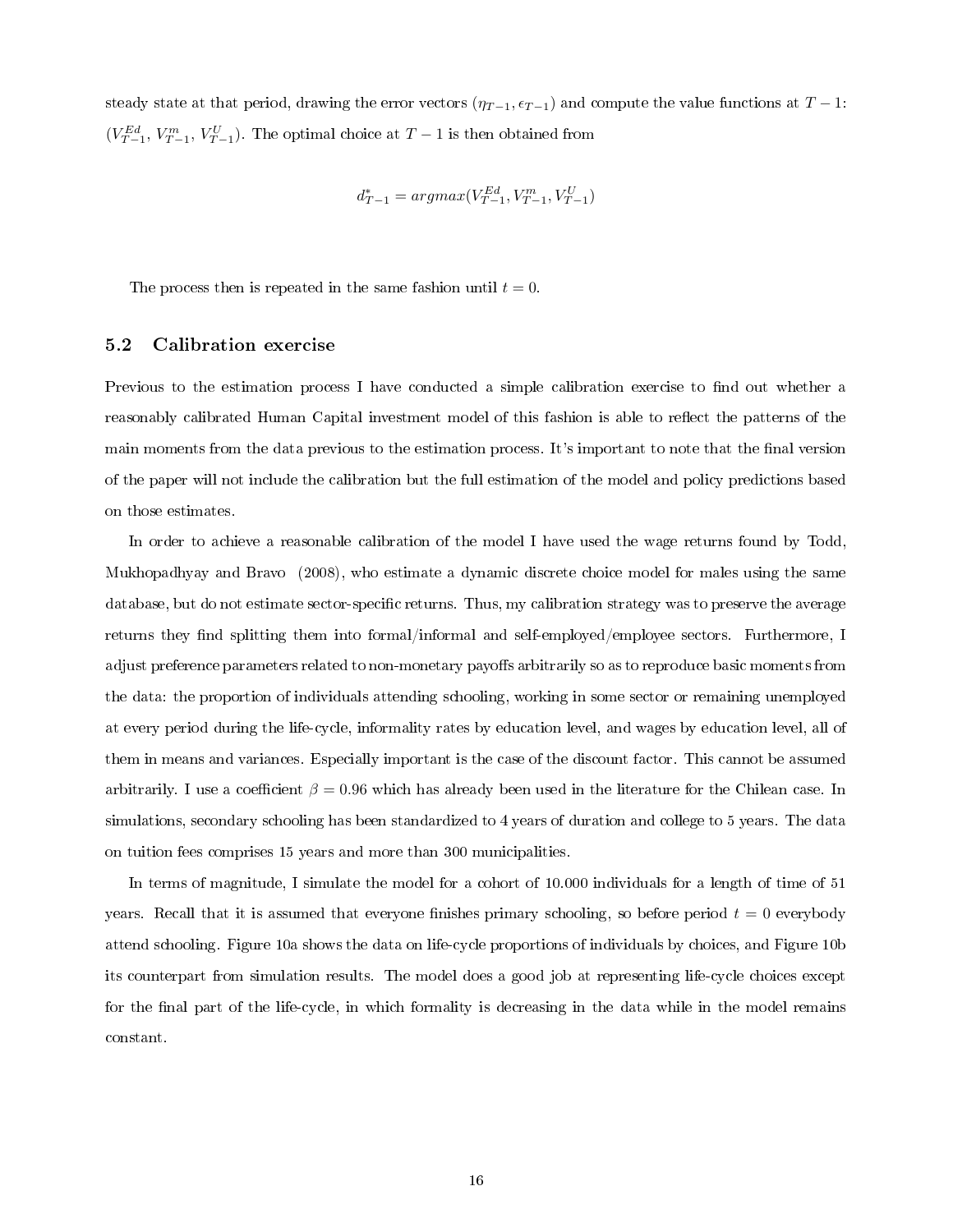

Figure 10: Proportions of life-cycle choices from a) Data; b) Simulations

Figure 11a shows simulated Informality Rates. Recall Figure 1a, which shows informality rates from the data. The model is able to replicate higher rates for the youth and for the elderly, but informality rates fall in the last part of the life-cycle. Figure 11b opens informality rates by schooling level, doing a good job in obtaining decreasing rates on schooling level.



Figure 11: Informality Rates. a) Overall; b) by Educational Level

Figures 12 and Figure 13 represent simulated life-cycle wages. The calibrated model is able to simulate increasing and concave wages as it is expected from the human capital investment theory and the data. Wages in the formal sector are larger than in the informal one and they are increasing in schooling (Figures 12a and 12b respectively). They show similar patterns than the wages from data. Once I open formal and informal wages by educational level as in Figure 13, simulations results are consistent with the data. Formal wages are larger than informal ones once we control for the level of education, consistently with the hypothesis that formal firms operate at higher levels of productivity, paying on average higher wages to formal workers.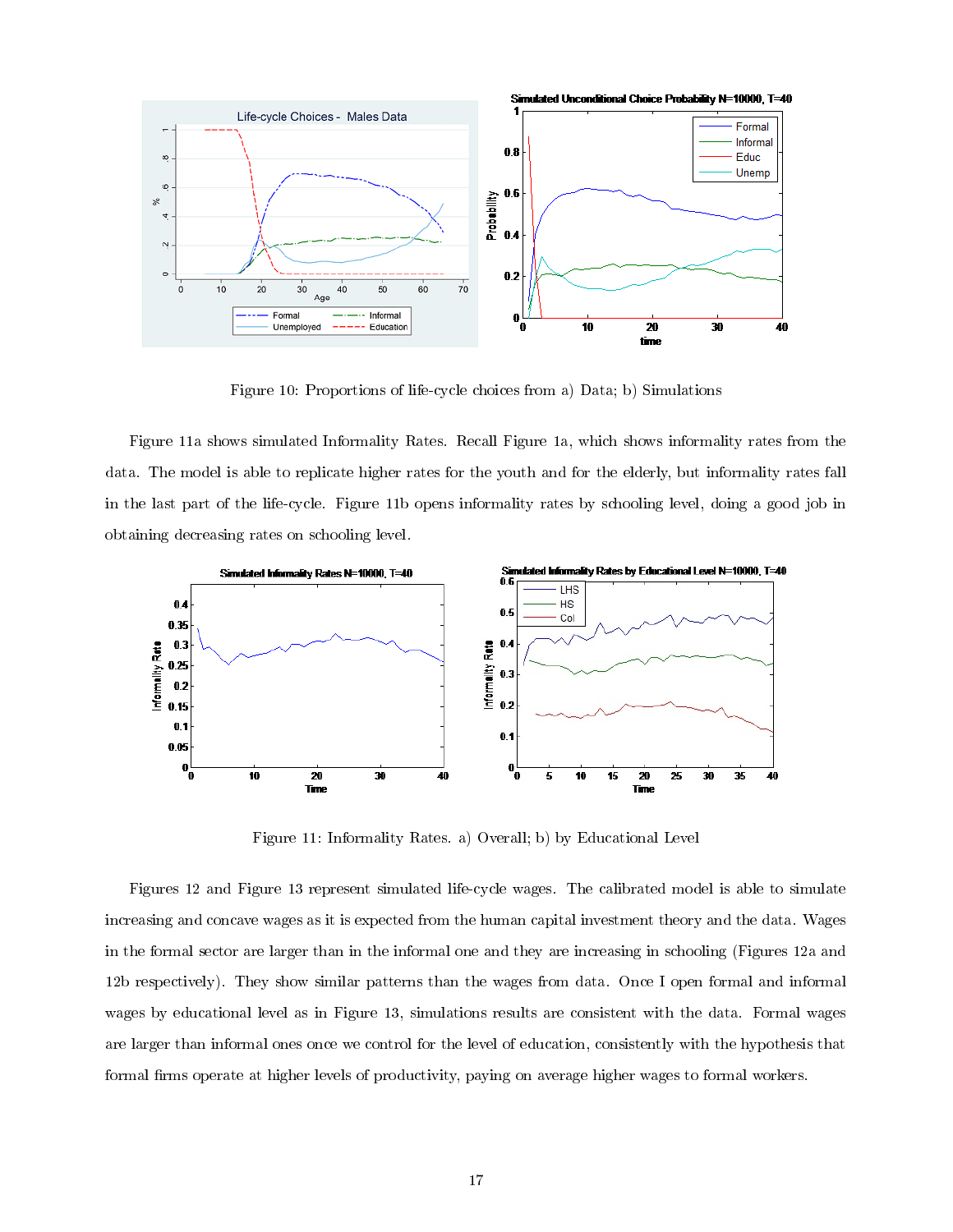

Figure 12: Life-cycle wages. a) Open by Formal-Informal; b) Open by Educational Level



Figure 13: Life-cycle wages open by formal-Informal and educational level. a) Less than High School; b) High School; c) College

Finally, Figures 14a and 14b show simulated mobility between the formal and the informal sector in the same fashion as Figure 8. The model manages to predict a bimodal distribution of the percentage of formal experience over the life-cycle, where about 40% of the workers have almost 100% formal experience, less than 10% almost pure informal experience, and half of the workers have mixed experience between the formal and the informal sector. Interestingly, the model also does a good job in reflecting decreasing mobility rates in schooling.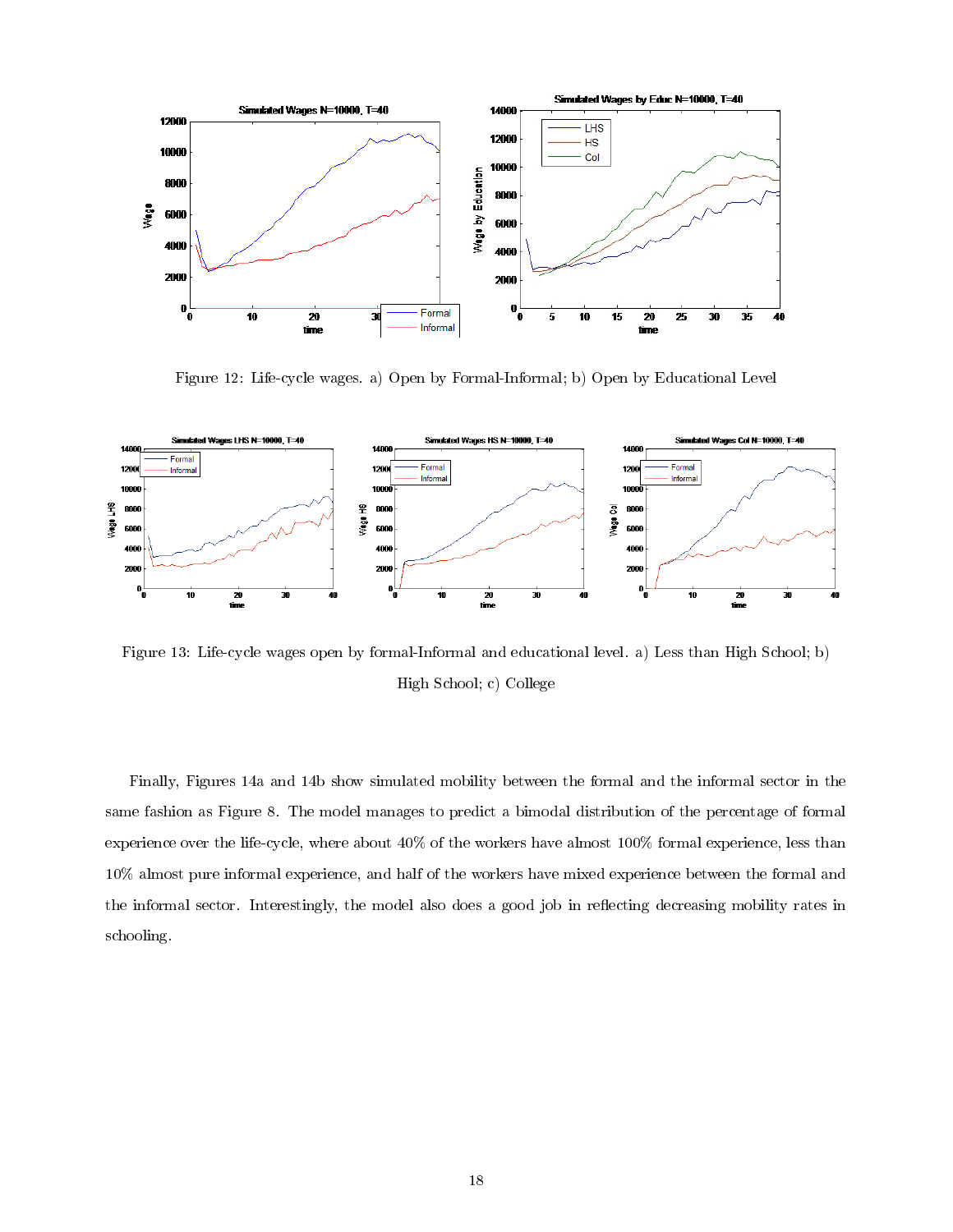

Figure 14: Mobility Formal-Informal sector; a) Overall, b) by Schooling

In conclusion, the calibration results show that an augmented human capital investment model has a potential explanatory power in explaining the main patterns of the co-variation between life-cycle schooling, informality and self-employment choices. In fact, I am able to reproduce quite accurately the proportions of life-cycle choices, informality rates, wages and mobility across sectors at different levels of schooling.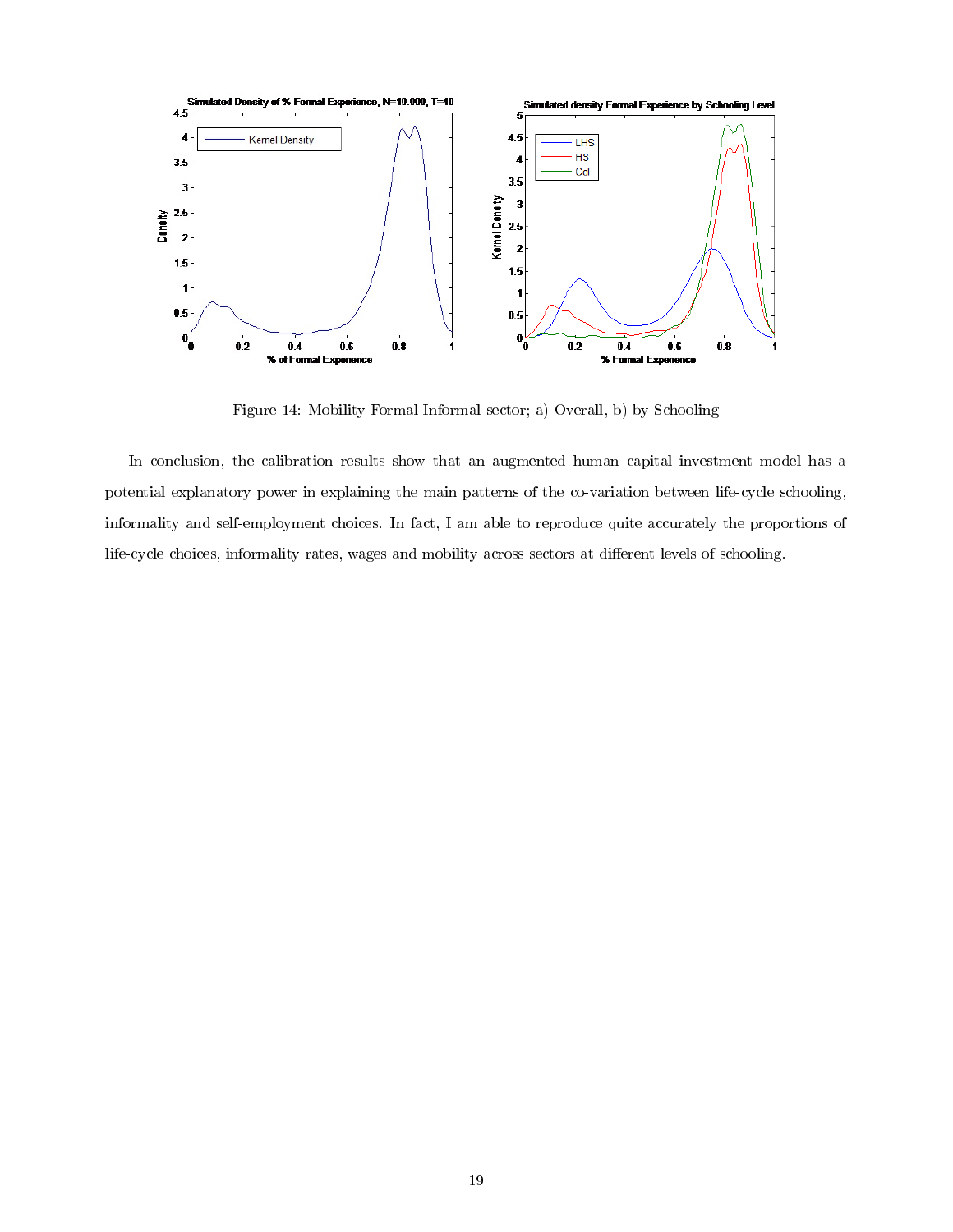# 6 Estimation (Work in Progress)

I estimate the model by Indirect Inference (Gourieroux, Monfort and Renault (1993)) using a gradient-based optimization algorithm. As the dynamic programming problem requires to be solved as many times as the number of unobserved types accounted, I introduced types with discrete and finite support. In my model,  $k$ types are considered, where  $k = 1, ..., 4$ , and the probability of being each type is estimated along the rest of structural parameters.

#### 6.1 Indirect Inference

Meghir and Rivkin (2010) emphasize the use of simulation methods for structural estimation. The main advantage of these methods is that they do not use all the information and restrictions implied by the model, given the available data, as MLE methods, speeding up the estimation process. The accuracy of the estimated parameters depends only on a good specification of the moments identifying the data, which is relatively simple in linear models. As the model solution does not have an analytic representation, data moments must be simulated through a data generation process starting from arbitrary parameters.

The idea of indirect inference is to simulate data with the model starting from some initial vector of structural parameters  $(\theta)$ , and pass both the actual and simulated data by a certain auxiliary model, usually a system of linear regressions, to generate a set of data auxiliary parameters  $\beta$  and simulated auxiliary parameters  $β<sup>S</sup>(θ)$ . At each iteration of the structural parameter  $θ<sub>i</sub>$ , Indirect Inference finds the structural estimates at next iteration  $\theta_{i+1}$ by minimizing the distance between the data and simulated auxiliary parameters.

The model is then used to generate simulated moments and to estimate structural parameters  $\theta$  by convergence over a specified number of simulation iterations. In each of them, random shocks are drawn. Denote s the number of iterations and  $\theta_0$  an initial arbitrary set of parameters. In the first iteration, the set of initial simulated auxiliary estimates is  $\beta^s(\theta_0)$  and the following set of converging parameters  $\theta_1$ is found by minimizing the distance between simulated and data auxiliary parameters.

The objective function at each simulation  $s$  is then is given by the metric

$$
Min_{\theta}(\beta - \beta^{s}(\theta))'W(\beta - \beta^{s}(\theta))
$$

where  $W = VCV(\beta)^{-1}$  is the optimal weighting matrix obtained from the data auxiliary estimates. The process is repeated either until convergence or until the maximum number of pre-specified simulations  $S$  is reached.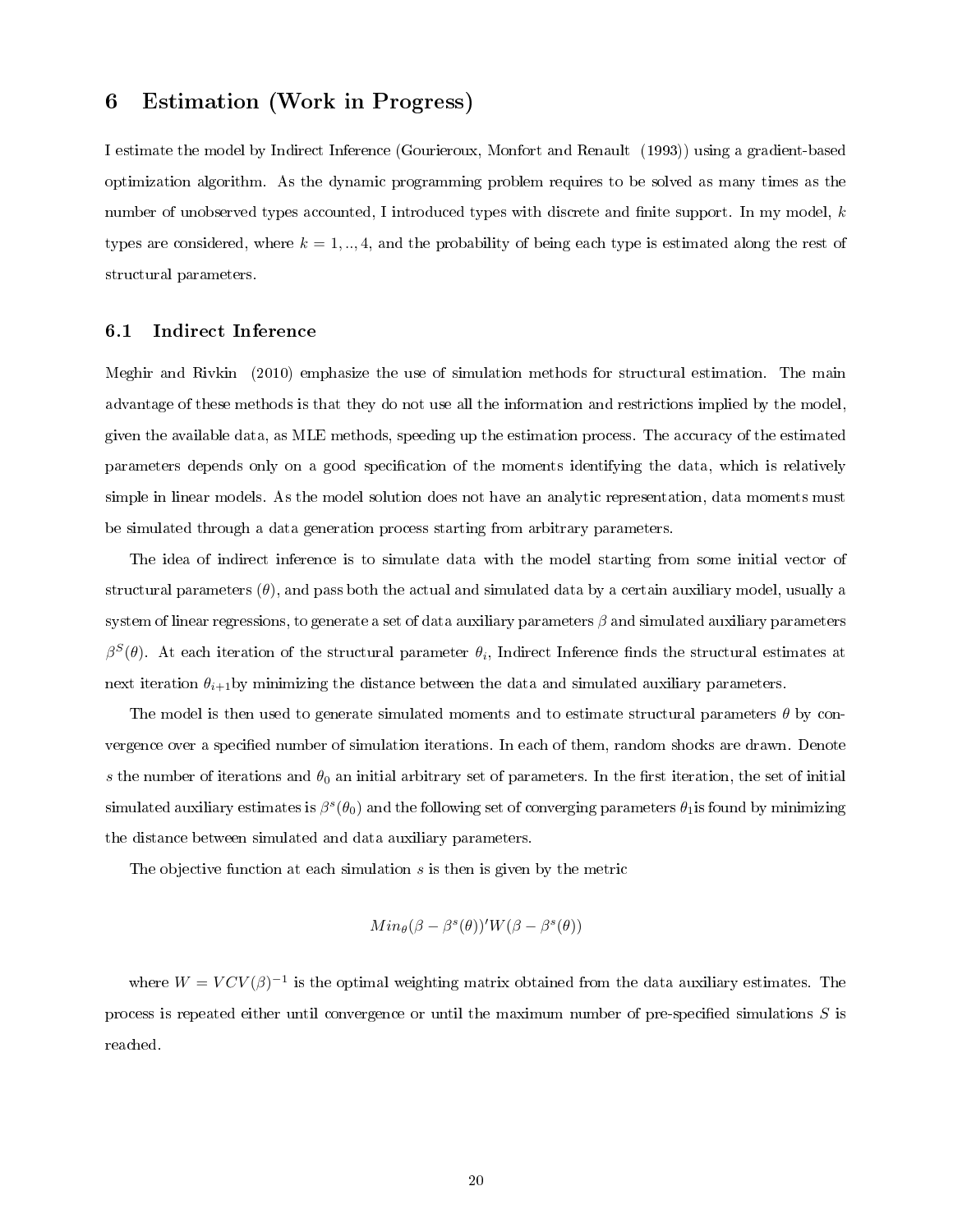## 6.2 Smoothing the Objective Function

Keane and Smith (2003) propose that standard selection model with wages and choices should be estimated matching a set of linear regressions including log wages and LPM for choices like

$$
\begin{bmatrix} lnW_{it} \\ d_{it}^J \end{bmatrix} = Z'_{it}\delta + \nu_{it} \sim N(0, \sum)
$$

where  $Z_{it}$  is a vector of observable regressors in the data including the schooling level, sector experience and age. In the case of schooling participation, this vector also includes as covariates the data on tuition fees for each educational level, so that I can identify structural parameters related to direct costs to schooling  $(\gamma_2^{HS}, \gamma_2^{Col})$ . The vector of auxiliary parameters  $\beta$  would then compress then the mean coefficients of the auxiliary regressors ( $\delta$ ), and the VCV of the residuals from all the regressions  $\Sigma$ . The latter captures second moments from the data identifying structural parameters related to the VCV matrix of wage shocks.

Despite the conceptual simplicity of the method, different authors stress out that objective functions are step functions in structural parameters in dynamic discrete choice models, which makes impossible the use of derivative-based methods (Magnac, Robin, and Visser (1995), An and Liu (2000), and Nagyp´al (2000)). Derivative-based methods are generally preferred to local or global search methods because of speed and accuracy considerations. To correct for this issue, Keane and Smith (2003) propose an alternative system of auxiliary regressions in the simulated data replacing the choice  $d_{ia}^J$  by a smooth function of the structural parameters obtained from the simulated value functions

$$
g^{J}(\theta) = \frac{\exp(V^{J}(\theta)/\lambda)}{\sum_{j} \exp(V^{J}(\theta)/\lambda)}
$$

where  $g^J(\theta)$  can be interpreted as the probability of picking alternative  $J,$  is smooth in  $\theta,$  and $\lambda$ is a calibrated smoothing parameter. In that way, mirroring the set of data auxiliary regressions, the following system is estimated from the simulated data at each iteration

$$
\left[\begin{array}{c} \sum_{J} g_{iat}^{J} * ln W_{it}^{J} \\ g_{it}^{J} \end{array}\right] = Z_{it}'\beta^{S}(\theta) + \nu_{it}^{S} \sim N(0, \sum)
$$

Notice that in the simulated auxiliary system we can observe each of the counter-factual wages, while in the actual data we only have the wage at the chosen sector. Therefore, in the simulated auxiliary system the wage regression has in the LHS the expected simulated log-wage, which is the sum of the product of the simulated sector wage and the probability of choosing that sector.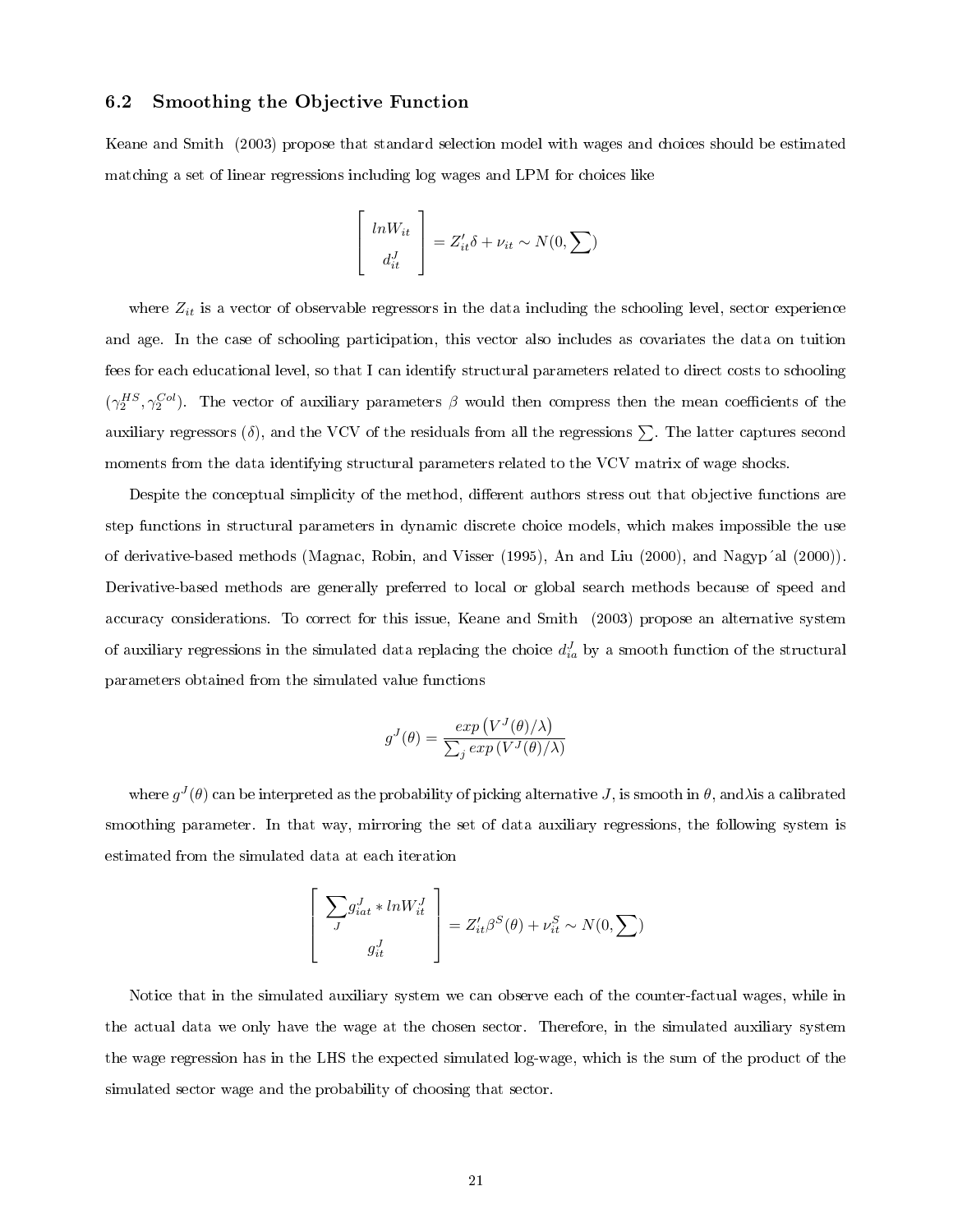### 6.3 Matching Moments

In order to gain identifying power of the structural parameters, I do not only include auxiliary regressions for Log Wages and Participation, and the respective VCV of the residuals of these regressions. These regressions were found to be useful to identify the means of the structural parameters and the variance of wages. Nonetheless, the covariances of wages across sectors were only identied after including regressions for Transition probabilities and Growth of log wages across sectors conditional on observables. Furthermore, I also needed to gain identifying power of the type-specific returns to ability and psychic costs to schooling. I was able to identify them by also matching the Proportions of people below wage percentiles {10,25,50,75 and 90} by education level and sector, and by including Transition probabilities regressions to unemployment conditional on being below certain wage percentile in the previous period. The total set of moments accounts for 254, for the estimation of 45 structural parameters.

Table 3 describes the set of macthing moments and the corresponding identified structural parameters. The full set of equations of moments is described in Appendix B.

| Group         | Subgroup                               | Parameter                        | Moments                                                                                                      |
|---------------|----------------------------------------|----------------------------------|--------------------------------------------------------------------------------------------------------------|
| Wages         | A. Returns to Schooling and Experience |                                  | $\alpha_1^m, \alpha_2^m, \alpha_3^m, \alpha_4^{\sharp\sharp}$ A1. Log wage regressions on $\{Ed, X^m, age\}$ |
|               | B. Variance of Wages                   | $\sum$                           | B1. VCV of residuals of log wages and                                                                        |
|               |                                        |                                  | participations                                                                                               |
|               | C. Covariances, Mobility Costs         | $\sigma_{mn}, \gamma_3^m$        | C2. Wage growth across sectors on $\{Ed, age\}$                                                              |
|               |                                        |                                  | C3. Transition probabilities on                                                                              |
|               |                                        |                                  | ${Ed, X^m, age}$                                                                                             |
|               | D. Type-specific returns to ability    | $\alpha_{0k}^m$                  | D1. Proportions Log wages by sector                                                                          |
|               |                                        |                                  | D2. Mean Log wages by sector                                                                                 |
| Sector        | F. Wage valuation                      | $\gamma_2^m$                     | F1. Participation regressions on                                                                             |
| Participation |                                        |                                  | ${Ed, X^m, age}$                                                                                             |
|               | G. Type-specific fixed costs to work   | $\gamma_{1,k}^U, \gamma_{1,k}^m$ | G1. Transition from Sectors to                                                                               |
|               |                                        |                                  | Unemployment conditional on past wage                                                                        |
|               |                                        |                                  | quintiles                                                                                                    |
|               |                                        |                                  | G2. Transition between Sectors conditional                                                                   |
|               |                                        |                                  | on wages                                                                                                     |
| Schooling     | I. Tuition Costs valuation             | $\gamma_2^{Ed}$                  | Il Schooling regression on TC data and age                                                                   |
|               | J. Psychic costs                       | $\gamma^{Ed}_{1,k}$              | J1. Transitions Schooling to Sectors                                                                         |

Table 3: Set of Moments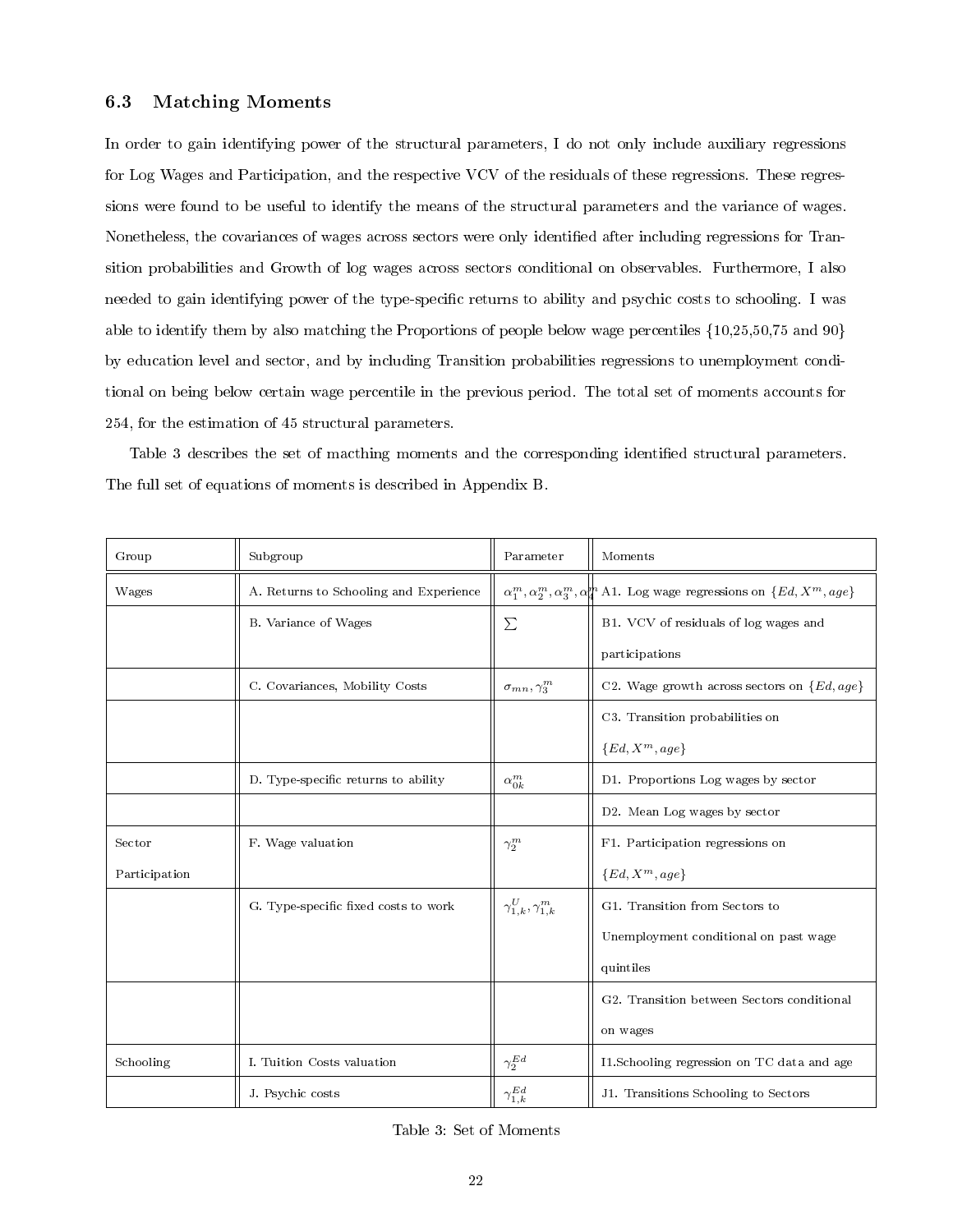## 6.4 Estimation Exercise

The full estimation with the real data is still work in progress. Nonetheless, in order to check whether the estimation procedure works, I have performed the following identification exercise. I generated an artificial dataset from the model, and I estimate it starting from an initial guess deviated  $20\%$  from the "true" parameter. If the set of matching moments is the right one, the model should show convergence to the true parameters. The exercise has been done so far for a simplified version of the model with only two sectors: the formal and the informal. The results in Table 4 show full convergence under the described procedure.

| Group                      | Parameters             | $\beta_{o}$  | $\beta_1$ | $\beta_{est}$ | dif $\beta_o, \beta_1$ | dif $\beta_0, \beta_{est}$ |
|----------------------------|------------------------|--------------|-----------|---------------|------------------------|----------------------------|
| Psychic costs to schooling | $\gamma_{1,k=1}^{HS}$  | $\mathbf 1$  | 1.200     | 0.998         | $20.0\%$               | $-0.2\%$                   |
|                            | $\gamma^{Col}_{1,k=1}$ | $\mathbf{1}$ | 1.200     | 0.975         | $20.0\%$               | $-2.5\%$                   |
|                            | $\gamma^{HS}_{1,k=2}$  | 0.9          | 1.180     | 0.901         | 20.0%                  | $0.2\%$                    |
|                            | $\gamma^{Col}_{1,k=2}$ | $1.1\,$      | 0.88      | 1.08          | $-20.0\%$              | $-2\%$                     |
| Returns to Ability         | $\alpha_{0,k=1}^F$     | $8.189\,$    | 9.827     | 8.192         | $20.0\%$               | $0.0\%$                    |
|                            | $\alpha_{0,k=1}^I$     | 8.007        | 6.406     | 8.005         | $-20.0\%$              | $0.0\%$                    |
|                            | $\alpha_{0,k=2}^F$     | 8.189        | 9.827     | 8.192         | $20.0\%$               | $0.0\%$                    |
|                            | $\alpha_{0,k=2}^{I}$   | 8.007        | 6.406     | 8.005         | $-20.0\%$              | $0.0\%$                    |
| Returns to High School     | $\alpha_1^F$           | 0.326        | 0.391     | 0.324         | 20.0%                  | $-0.7%$                    |
|                            | $\alpha_1^I$           | 0.362        | 0.290     | 0.363         | $-20.0\%$              | $0.4\%$                    |
| Returns to College         | $\alpha_2^F$           | 1.307        | 1.568     | 1.312         | $20.0\%$               | $0.4\%$                    |
|                            | $\alpha_2^I$           | 1.208        | 0.966     | 1.208         | $-20.0\%$              | $0.0\%$                    |
| Returns to Experience same | $\alpha_3^F$           | $0.2\,$      | 0.280     | 0.200         | 40.0%                  | $0.0\%$                    |
| sector                     |                        |              |           |               |                        |                            |
|                            | $\alpha_3^I$           | 0.1          | 0.060     | 0.100         | $-40.0\%$              | $0.4\%$                    |
| Returns to Cross-sector    | $\alpha_4^F$           | $-0.1$       | $-0.080$  | $-0.1011$     | $-20.0\%$              | $1.1\%$                    |
| experience                 |                        |              |           |               |                        |                            |
|                            | $\alpha_4^I$           | 0.1          | 0.120     | 0.101         | $20.0\%$               | $1.0\%$                    |
| VCV wages                  | $\sigma_{FI}$          | 0.1          | 0.080     | 0.110         | $-20.0\%$              | 10.0%                      |
|                            | $\sigma_F^2$           | 0.7          | 0.840     | 0.699         | 20.0%                  | $-0.2\%$                   |
|                            | $\sigma_I^2$           | 0.7          | 0.560     | 0.701         | $-20.0\%$              | $0.1\%$                    |
| Tuition Costs              | $\gamma_2^{HS}$        | $\mathbf 1$  | 1.200     | 1.012         | 20.0%                  | $1.2\%$                    |
|                            | $\gamma_2^{Col}$       | $\mathbf 1$  | 1.200     | 1.010         | $20.0\%$               | $1.0\%$                    |

Table 4: Estimation Exercise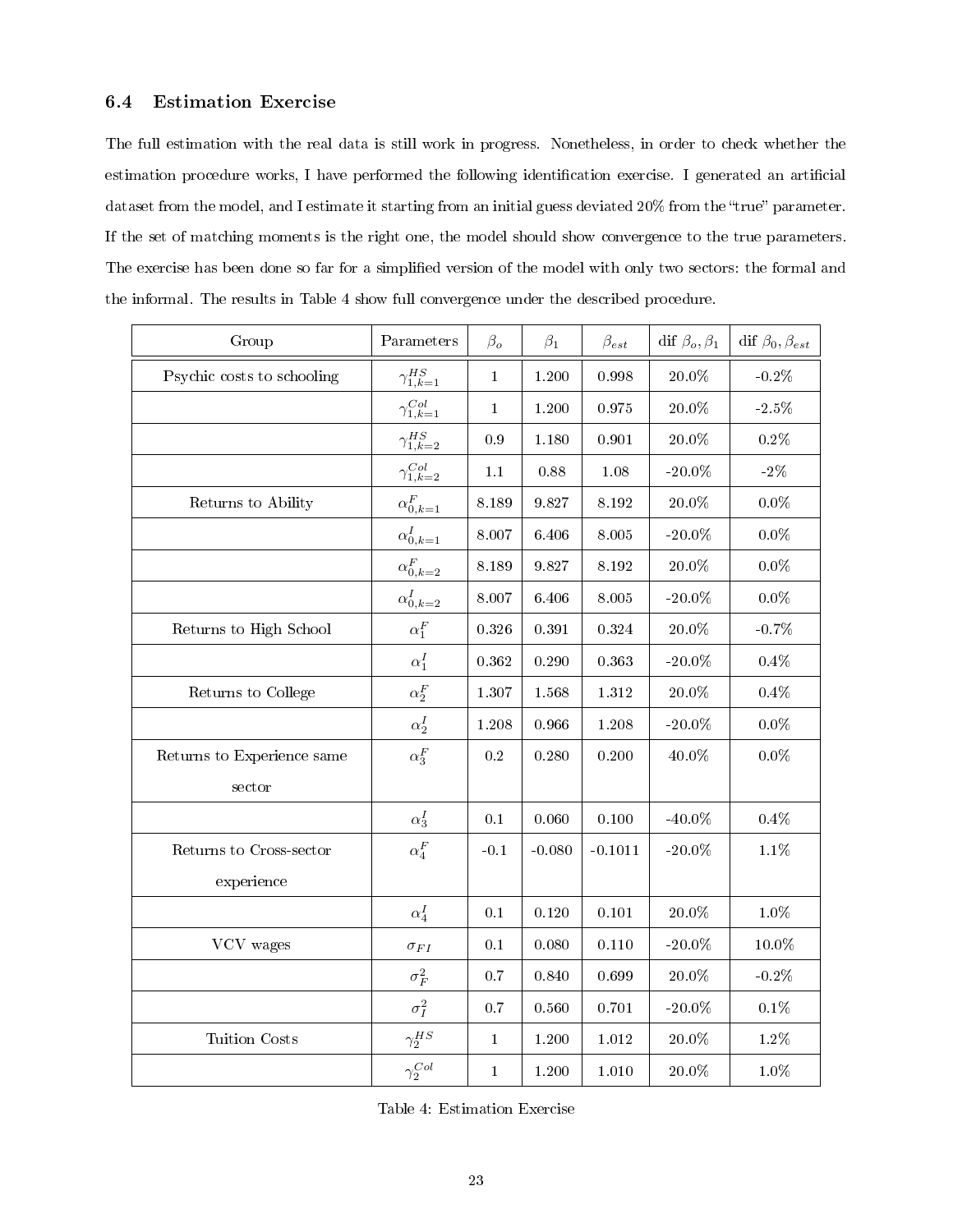# 7 Concluding Remarks

In this paper I propose a structural model to study the relationship of human capital and labor informality using the Social Protection Survey, a panel data set from Chile. The modeling framework is based on a Human Capital Investment models in the fashion of Keane and Wolpin (1997) and Attanasio, Meghir and Santiago (2010), in which heterogeneous agents in skills and preferences self-select into schooling and labor choices based on current and expected gains. Up to the extent that formal firms operate in higher productivity ranges as a result of commitment with larger labor costs, and some firms have incentives to hire informally to reduce those labor costs, I contribute to the literature of informality by considering endogenous schooling choices and by considering labor informality as the result of a utility maximization problem, in which agents decide in terms of their comparative advantage, evaluating their payoffs in terms of expected sector gains. This is at the core of the comparative advantage theory, which reconciles the traditionally opposite views of segmented vs. competitive markets to explain how informality arises.

Some model features must be remarked. First, I added complexity to the model by incorporating the selfemployed and employee sub-sectors within the formal and informal sectors. Adding them seem to be necessary if I am about to explain life-cycle patterns of labor informality which a two-sector model could not explain. Second, the model presented is the simplest version of this type of models, in which mobility across sectors is basically explained by the interaction of shocks across choices, and the returns to experience in the same sector and across sectors. The shocks across choices, although contemporaneously correlated, have no persistence. The incorporation of transition costs in the form of mobility costs and skill depreciation factors in the solution could add more dynamics to the model in order to informality and self-employment rates more accurately. Third, the assumption of risk neutral individuals has been taken to simplify the modeling and estimation, but an interesting extension is the study of additional effects of liquidity constraints and pension savings on the informality decision in a context of risk averse individuals. Finally, a partial equilibrium approach has been chosen as a first stage modeling of human capital and informality because I want to understand the nature of decisions and the incentives that workers face. This is also a good exercise to understand the first impulses produced by schooling policies, showing how sensitive is informality to the schooling decision. However, long-term policy effects will be studied in a GE framework, which is the next stage of the research agenda.

Preliminary calibration results using estimated parameters from similar models using the same database show that the augmented human capital investment model does a good job in explaining the main patterns of the most representative data moments. In fact, I am able to reproduce quite accurately the proportions of lifecycle choices, informality rates, wages and mobility across sectors at different levels of schooling. Estimation results are work in progress but preliminary estimation exercises with artificial data generated from the model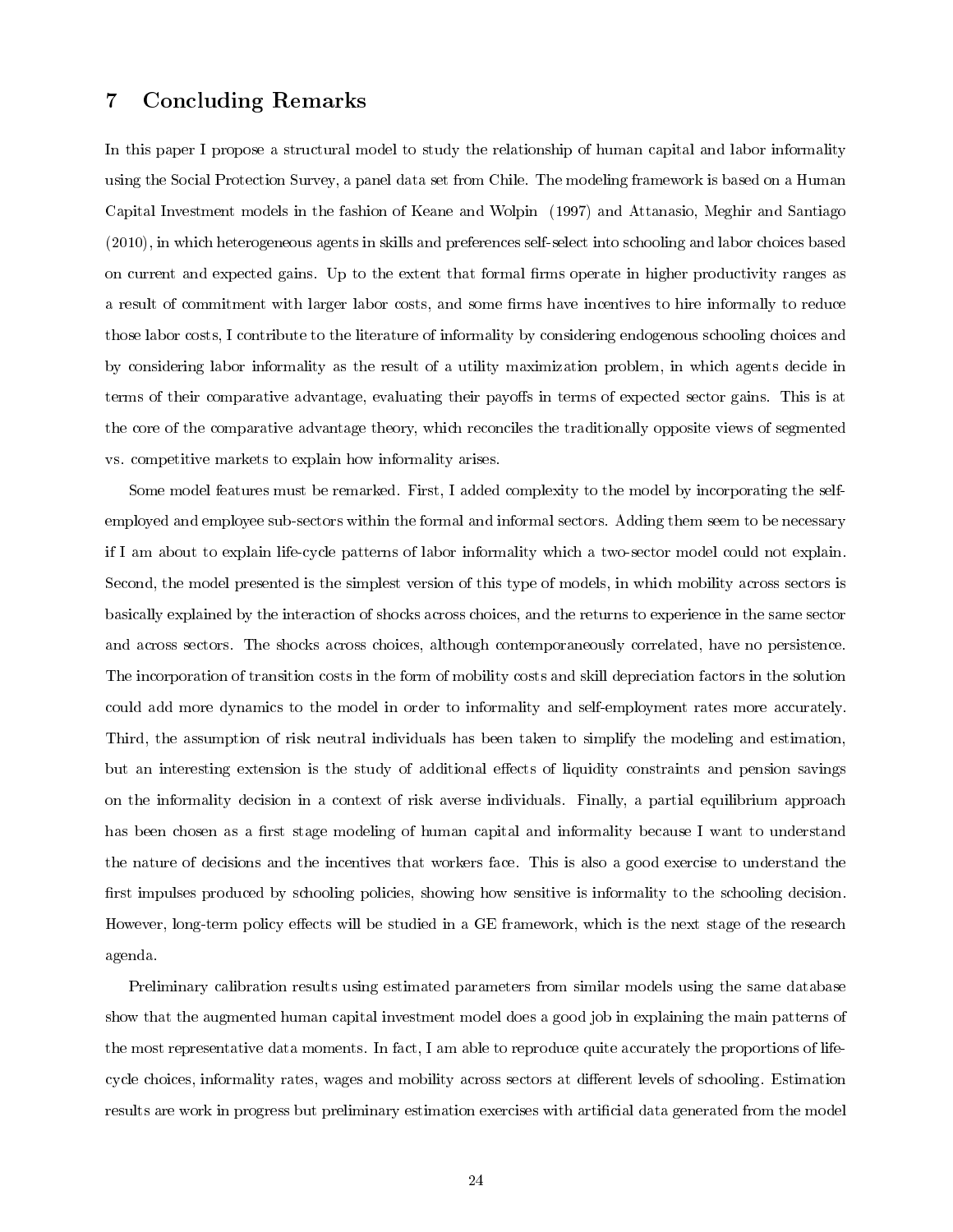shows promising results for the full estimation procedure.

# References

- Marcelo Arbex, Antonio F. Galvao, Jr. and and Fabio Gomes (2010) "Heterogeneity in the returns to education and informal activities", Ibmec Working Papers wpe 216, Insper Working Paper, Insper Instituto de Ensino e Pesquisa.
- Aguirregabiria, V., and P. Mira. 2007. "Sequential Estimation of Dynamic Discrete Games", Econometrica, 75, 1-54.
- Amaral, Pedro, and Erwan Quintin (2006) "A Competitive Model of the Informal Sector." Journal of Monetary Economics, 53(7), 1541-53
- Arias, Omar, P. Fajnzylber, W. Maloney, A. Mason, G. Perry, and J. Saavedra-Chanduvi. Informality: Exit and Exclusion". Washington: The World Bank.
- Attanasio, Orazio, C. Meghir and A. Santiago. 2005. Education Choices in Mexico: Using a Structural Model and a Randomized Experiment to Evaluate Progresa", IFS Working Papers  $W10/14$ , Institute for Fiscal Studies.
- Bosch, Mariano, and W. Maloney. 2006. "Gross Worker Flows in the Presence of Informal Labor Markets: The Mexican Experience". Washington: The World Bank.
- Carneiro, Pedro, and J. Heckman 2003. "Human Capital Policy" (July 2003). IZA Discussion Paper No. 821.
- Contreras, D., L. de Mello and E. Puentes. 2008. "Tackling Business and Labor Informality in Chile". OECD Economics Department, No. 607, OECD Publishing.
- Gasparini, L. and L. Tornarolli. 2007. "Labour Informality in Latin America and the Caribbean: Patterns and Trends from Household Survey Microdata", Working Paper, No. 0, CEDLAS, Universidad Nacional de La Plata, La Plata, Argentina.
- "Indirect Inference". Journal of Applied Econometrics, Vol. 8, Supplement: Special Issue on Econometric Inference Using Simulation Techniques. (Dec., 1993), pp. S85-S118. Stable
- Guha-Khasnobis, Basudeb, R. Kanbur, and E.Ostrom. 2006a. "Beyond Formality and Informality." In Linking the Formal and Informal Economy: Concepts and Policies, edited by B. Guha-Khasnobis, R. Kanbur, and E. Ostrom. Oxford University Press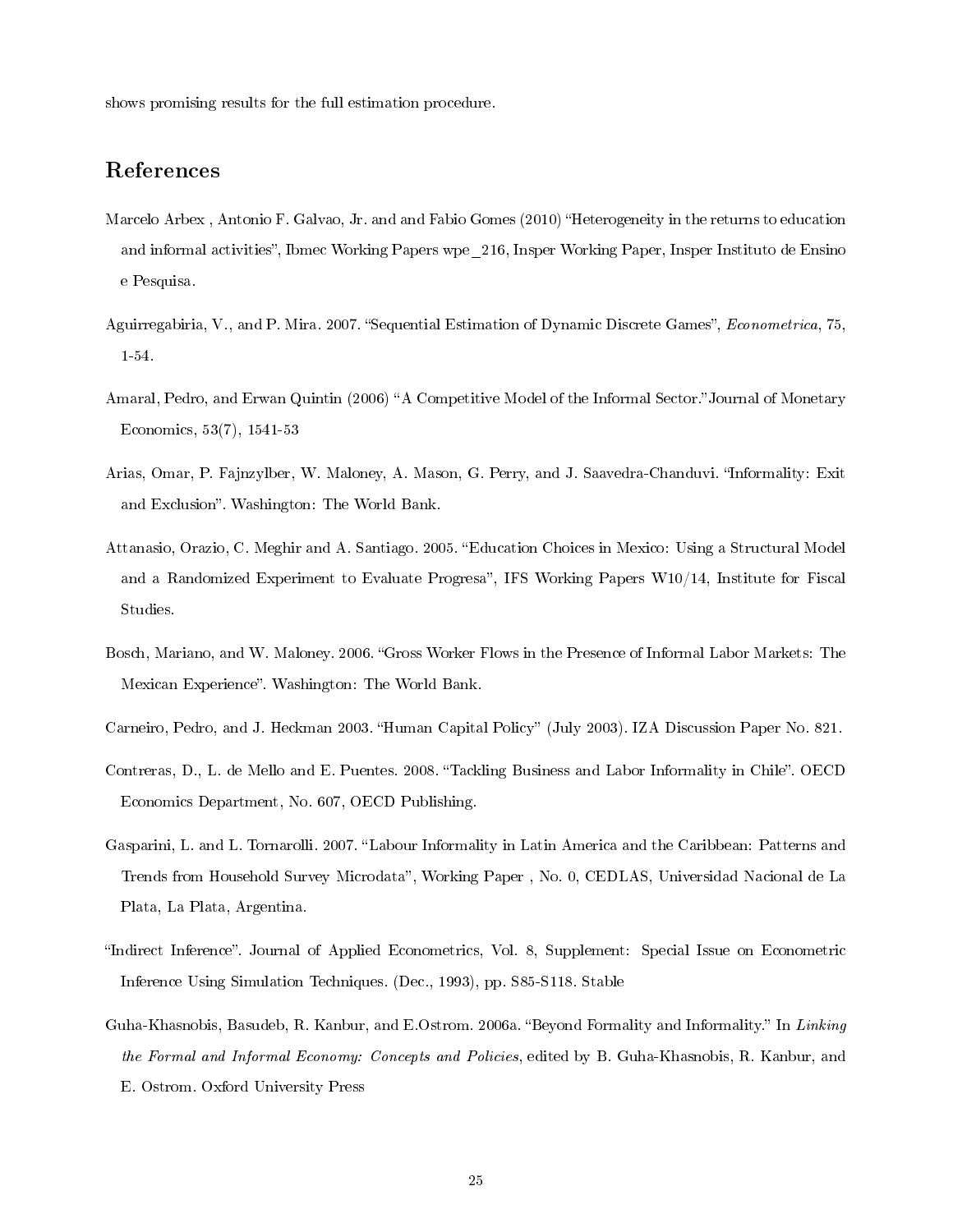- Harris, John, and M. Todaro. 1970. "Migration, Unemployment and Development: A two-Sector Analysis." American Economic Review 60, pp. 126-42.
- Heckman, James, and G. Sedlacek. 1985. "Heterogeneity, Aggregation, and Market Wage Functions: An Empirical Model of Self-Selection in the Labor Market". Journal of Political Economy 93 (6): 1077-125.
- Heckman, James, and C. Pagés. 2004. "Law and Employment: Lessons from Latin America and the Caribbean." University of Chicago Press for the National Bureau of Economic Research.
- Heckman, J. J. and B. Singer (1984): "The Identifiability of the Proportional Hazard Model," Review of Economic Studies,  $60$ , pp.  $231-243$ .
- Judd, K., (1998). Numerical Methods in Economics. MIT Press, Cambridge, MA.
- Anthony A. Smith, Jr. & Michael Keane, 2004. "Generalized Indirect Inference for Discrete Choice Models," Econometric Society 2004 North American Winter Meetings 512, Econometric Society.
- Keane, Michael and Kenneth Wolpin. 1997. "The Career Decisions of Young Men". Journal of Political Economy, 105, 473-522.
- Levy, Santiago. 2008. "Good Intentions, Bad Outcomes". Brookings Institution Press, Washington, D.C.
- Magnac, Thierry. 1991. "Segmented or Competitive Labor Markets". Econometrica, Vol.59, No. 1 (Jan., 1991), pp. 165-187.
- Maloney, William. 1999. "Does Informality imply Segmentation in Urban Labor Markets? Evidence from Sectorial Transitions in Mexico." World Bank Economic Review 13, pp. 275-302.
- Maloney, William and J. Nunez Mendez, 2003. "Measuring the Impact of Minimum Wages: Evidence from Latin America," NBER Working Papers 9800, National Bureau of Economic Research, Inc.
- Meghir, C., R. Narita and J.M. Robin. 2012. "Wages and Informality in Developing Countries", NBER Working Paper No. 18347.
- Meghir, C. and Steven G. Rivkin. 2010. "Econometric Methods for Research in Education," NBER Working Papers 16003, National Bureau of Economic Research, Inc.
- Todd, P., S. Mukhopadhyay and D. Bravo (2008): "How Universal School Vouchers Affect Educational and Labour Market Outcomes: Evidence from Chile", forthcoming in The Journal of Political Economy, 2011.
- Willis, R. and S. Rosen: "Education and Self-selection" Journal of Political Economy, 1979.
- Thomas, Jim (1992). Informal Economic Activity, London School of Economics Handbooks in Economics, London School of Economics: London.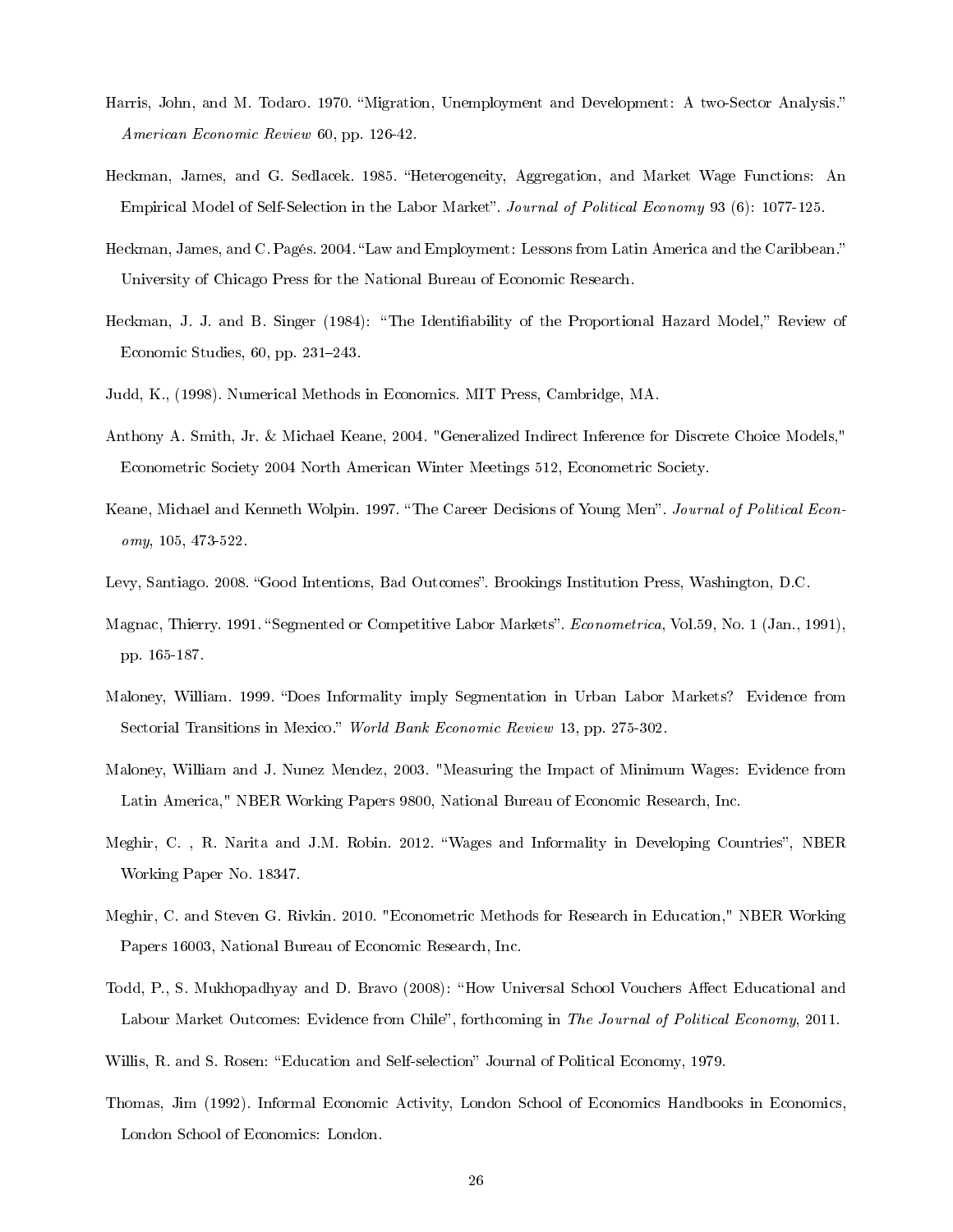# Appendix

# A. Figures



Figure A.1 Informality rates controling by cohort effects.



Figure A.2 Informality rates by schooling females



Figure A.3 Informality rates by schooling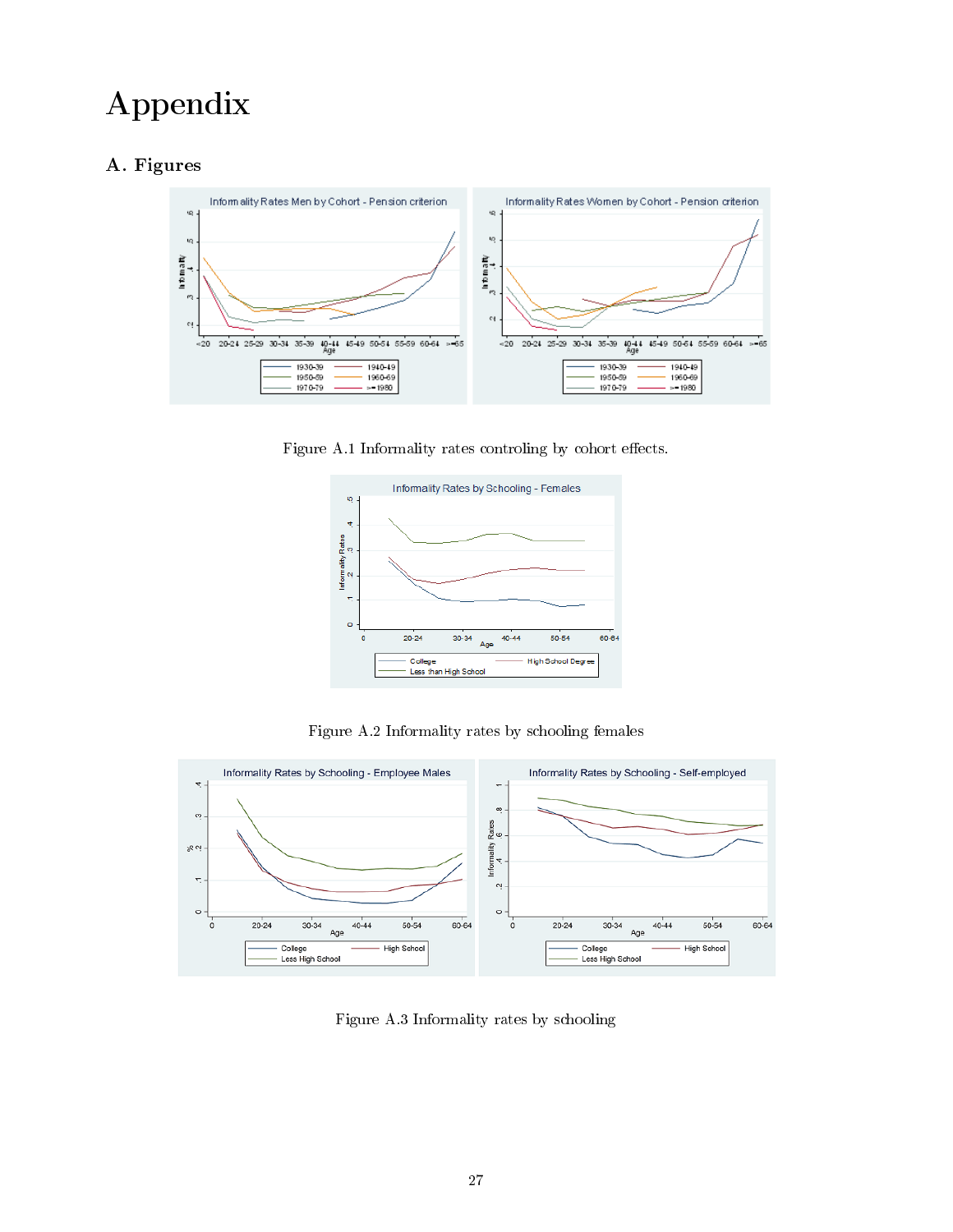

Figure 5: Self-Employment rates by Education Level

# B. Auxiliary Regressions

- 1. Wages and Participation regressions
	- $d_t^J = \{d_t^{FE}, d_t^{FS}, d_t^{IE}, d_t^{IS}, d_t^U\}$  the labor choices
	- $d_{t=[1,4]}^{HS}, d_{t=[5,9]}^{Col}$  schooling choices
	- (a) Data

$$
ln W_t = Z_t^1 \delta^W + v_t^W
$$

$$
d_t^J = Z_t^1 \delta^J + v_t^J
$$

$$
d_t^{Ed} = Z_t^2 \delta^{Ed} + v_t^{Ed}
$$

where

- $Z_t^1 = \{Ed, log(1 + X_t^E), log(1 + X_t^S), age, age^2\}$
- $Z_t^2 = \{TC_R^{Ed}, age, age^2\}$
- (b) Smoothing: Objective functions step functions in  $\beta$ 
	- $\bullet$   $g^{J}(\beta)$  smooth proxy for choice probabilities

$$
g^{J}(\beta) = \frac{\exp(V^{J}(\beta)/\lambda)}{\sum_{j} \exp(V^{J}(\beta)/\lambda)}
$$